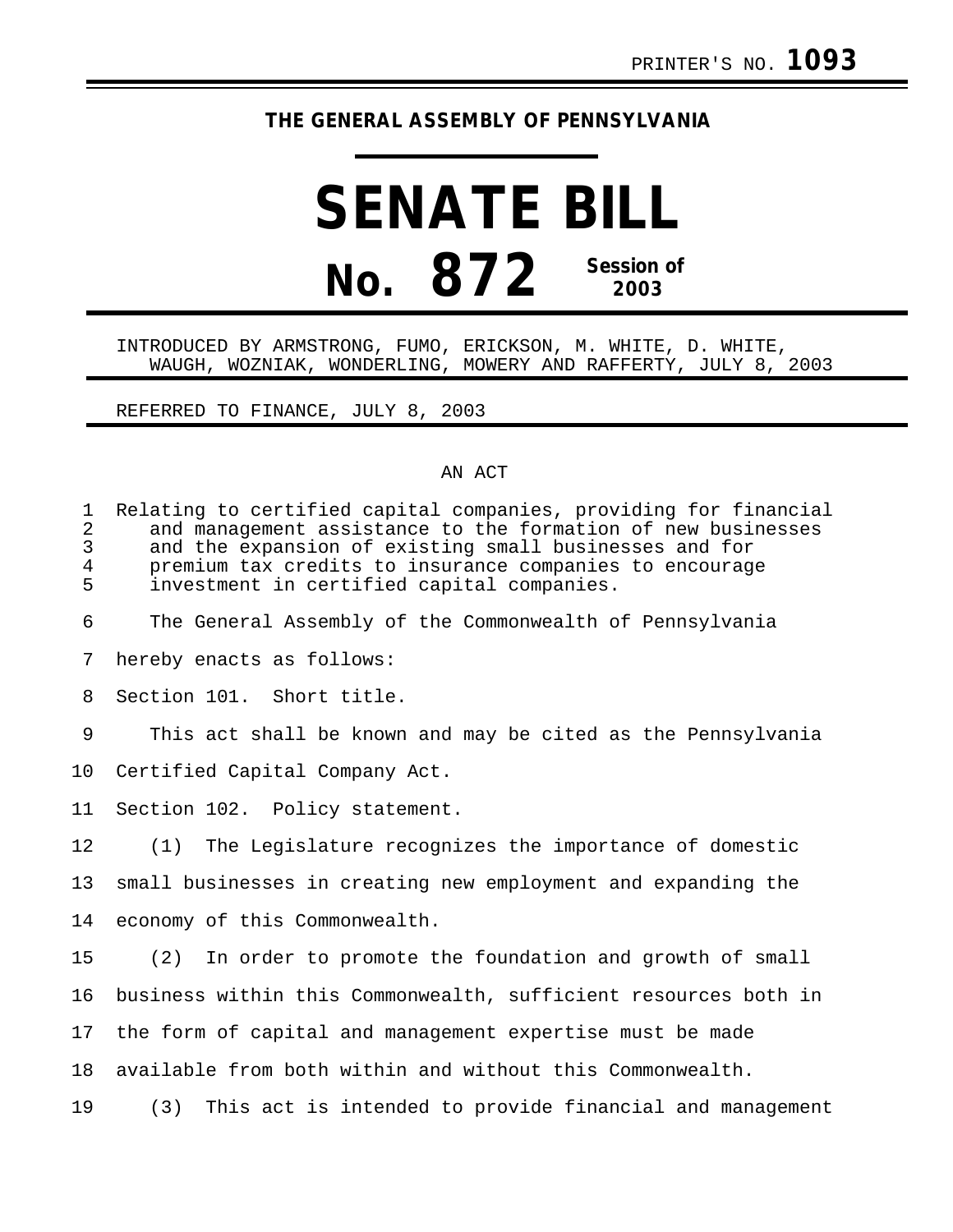1 assistance to the formation of new businesses and expansion of 2 existing small businesses by providing premium tax credits to 3 insurance companies in order to encourage the insurance 4 companies to invest in certified capital companies.

5 Section 103. Definitions.

6 For purposes of this act, the following terms shall have the 7 meanings given to them in this section unless the context 8 clearly indicates otherwise:

9 "Affiliate." Any of the following:

10 (1) A person, directly or indirectly beneficially 11 owning, whether through rights, options, convertible 12 interests or otherwise, controlling or holding power to vote 13 15% or more of the outstanding voting securities or other 14 voting ownership interests of a certified capital company or 15 insurance company.

16 (2) A person, 15% or more of whose outstanding voting 17 securities or other voting ownership interests are directly 18 or indirectly beneficially owned, whether through rights, 19 options, convertible interests or otherwise, controlled or 20 held with power to vote by a certified capital company or 21 insurance company.

22 (3) A person directly or indirectly controlling, 23 controlled by or under common control with the certified 24 capital company or insurance company.

25 (4) A partnership or limited liability company in which 26 a certified capital company or insurance company is a general 27 partner, manager or managing member.

28 (5) A person who is an officer, director, employee or 29 agent of a certified capital company or insurance company or 30 an immediate family member of the officer, director, employee 20030S0872B1093 - 2 -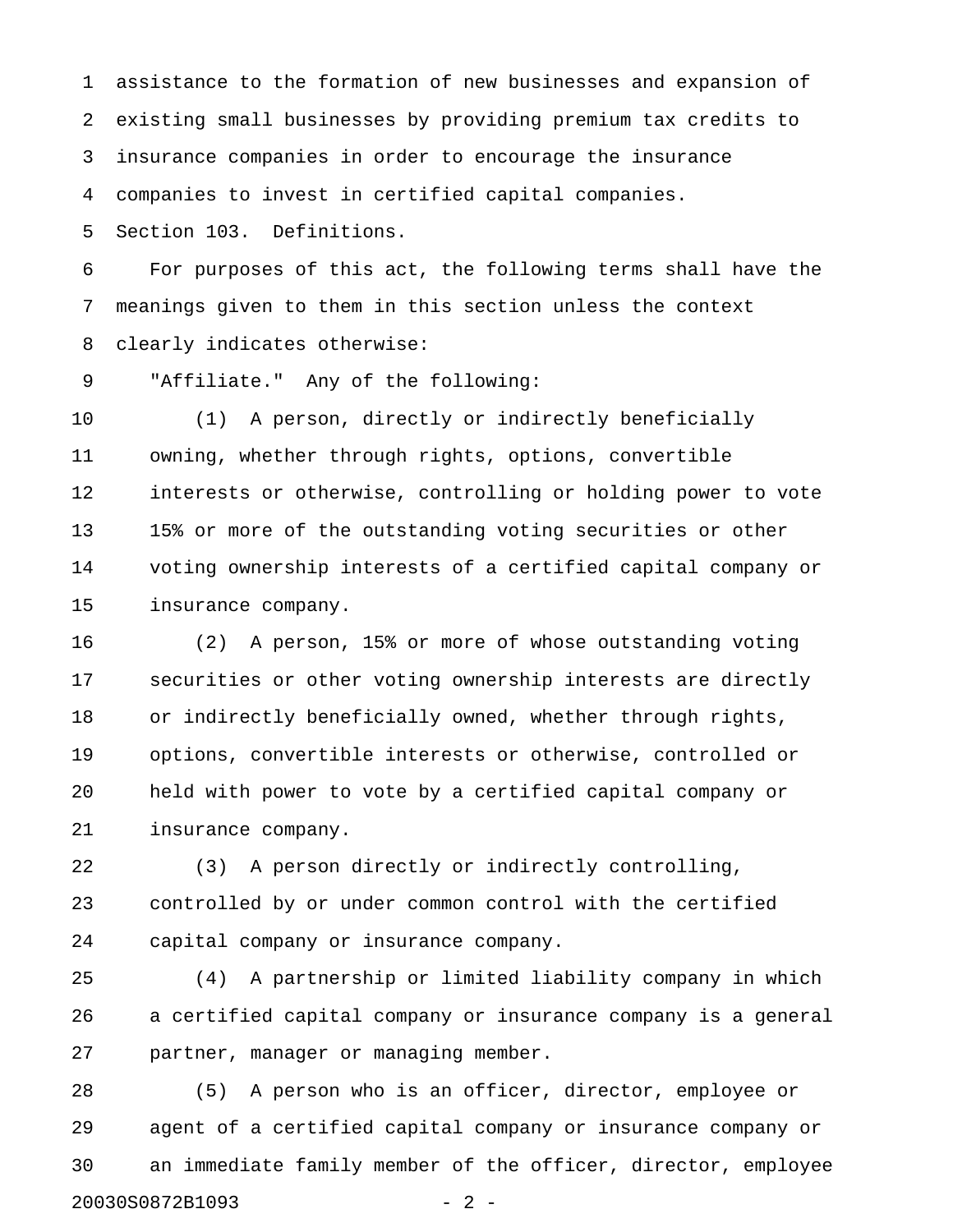1 or agent.

2 "Allocation date." The date on which the department 3 allocates tax credits to certified investors of a certified 4 capital company pursuant to section 106.

5 "Certified capital." An investment of cash by a certified 6 investor in a certified capital company which fully funds the 7 purchase price of an equity interest in the certified capital 8 company or a qualified debt instrument issued by the certified 9 capital company.

10 "Certified capital company." A partnership, corporation, 11 trust or limited liability company, whether organized on a for-12 profit or not-for-profit basis, that has as its primary business 13 activity the investment of cash in qualified businesses and that 14 is certified as a certified capital company by the Department of 15 Community and Economic Development by meeting the requirements 16 of section 104(a).

17 "Certified investor." An insurance company that invests 18 certified capital pursuant to an allocation of tax credits under 19 section 106.

20 "Department." The Department of Community and Economic 21 Development of the Commonwealth.

22 "Early stage business." A business or enterprise that alone 23 or in any combination with another entity has less than 20 24 employees, is in development or has been operational for less 25 than seven years and is in need of capital for prestartup, 26 startup, survival, expansion, new product development or similar 27 business purposes.

28 "Experienced investor." A natural person with at least four 29 years of experience making venture capital investments, which 30 may include investments made in connection with a federally 20030S0872B1093 - 3 -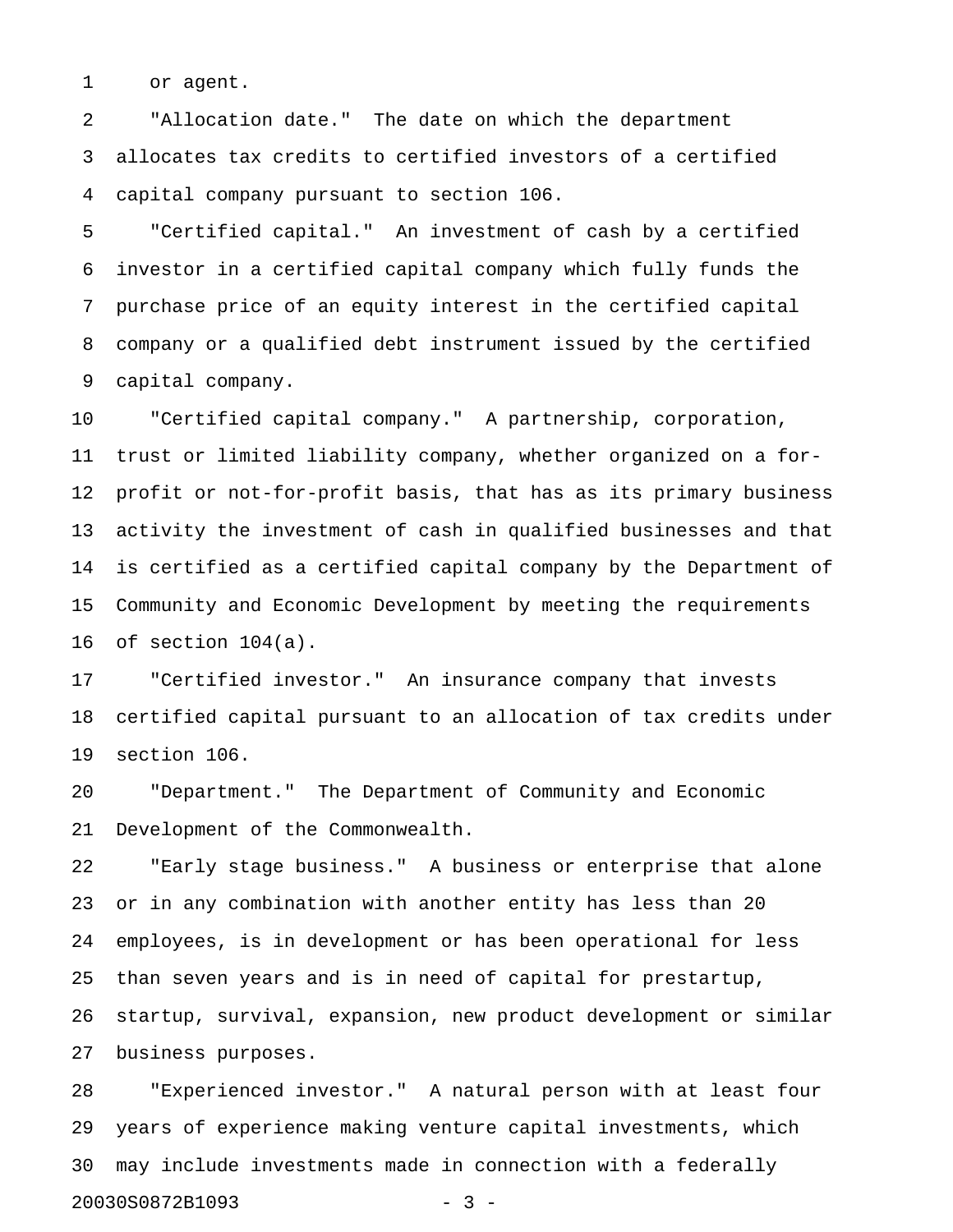1 sponsored or State-sponsored venture capital program.

2 "Permissible investments." Any of the following:

3 (1) Deposits with a financial institution that is a 4 member of the Federal Deposit Insurance Corporation.

5 (2) Certificates of deposit issued by a financial 6 institution that is a member of the Federal Deposit Insurance 7 Corporation.

8 (3) Investment securities that are obligations of the 9 United States, its agencies or instrumentalities or 10 obligations that are guaranteed fully as to principal and 11 interest by the United States.

12 (4) Commercial paper rated at least A1, P1 or the 13 equivalent by at least one nationally recognized rating 14 organization.

15 (5) Debt instruments rated at least AA or the equivalent 16 by a nationally recognized rating organization or issued by 17 or guaranteed with respect to payment by an entity whose 18 unsecured indebtedness is rated at least AA or the equivalent 19 by a nationally recognized credit rating organization, and 20 which is not subordinated to other unsecured indebtedness of 21 the issuer or guarantor.

22 (6) Obligations of the Commonwealth or any municipality 23 located in this Commonwealth or any political subdivision 24 thereof.

25 (7) Interests in money market funds or other mutual 26 funds, the portfolios of which are limited to cash and 27 permissible investments.

28 (8) Swaps or other hedging transactions with a 29 counterparty rated at least A or its equivalent by a 30 nationally recognized rating agency designed to realize or 20030S0872B1093 - 4 -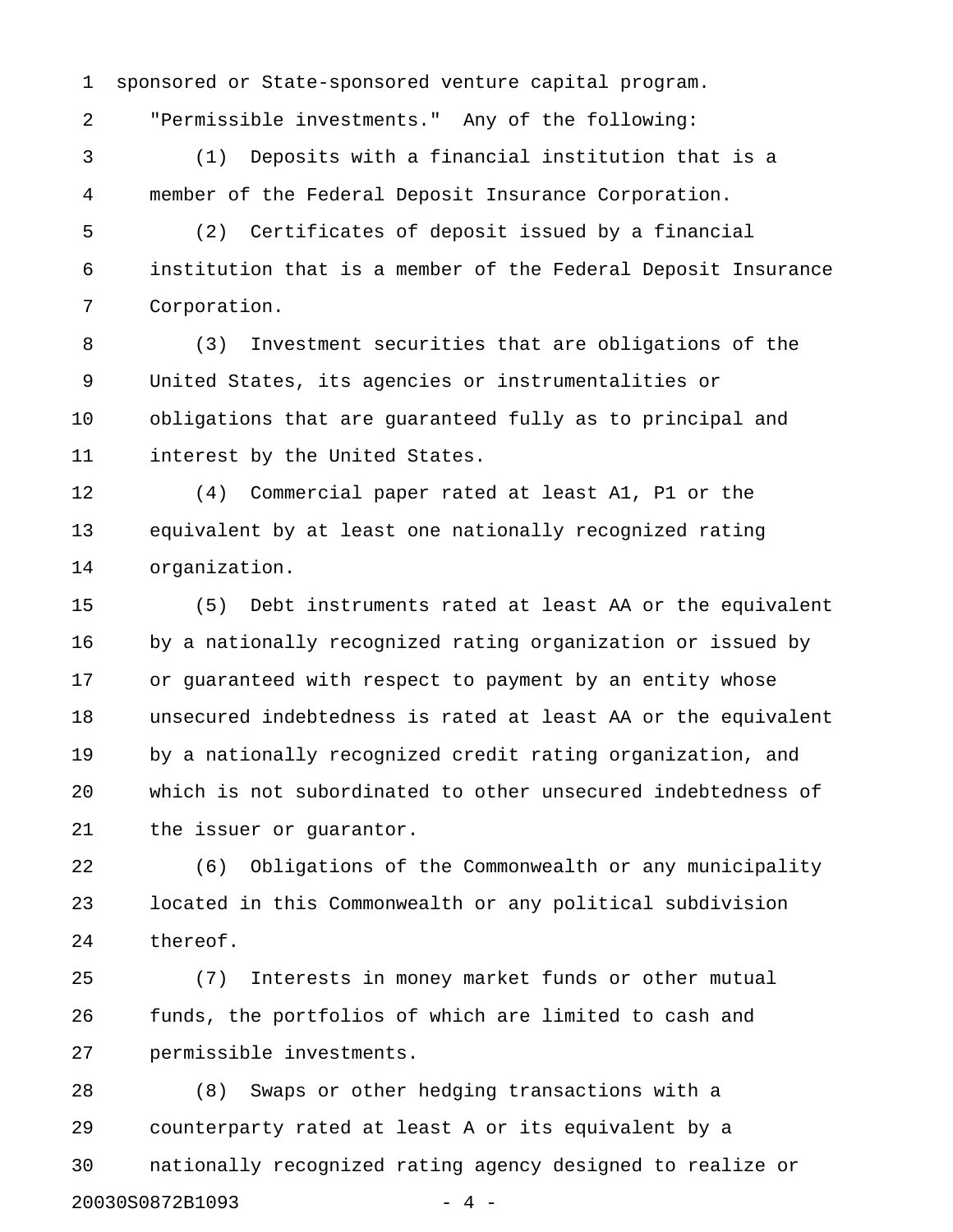1 protect the value of a qualified investment.

2 (9) Any other investments approved in advance and in 3 writing by the Department of Community and Economic 4 Development.

5 "Person." A natural person, corporation, general or limited 6 partnership, trust, limited liability company or other entity. 7 "Qualified business." A business other than a business 8 primarily engaged in professional services provided by 9 accountants, lawyers or physicians that meets all of the 10 following conditions as of the time of a certified capital 11 company's first investment in such business:

12 (1) It is headquartered and has its principal business 13 operations located in this Commonwealth.

14 (2) It is a small business concern that meets the 15 requirements of the United States Small Business 16 Administration's qualification size standards for its venture 17 capital program, as defined in 13 C.F.R. 121.301(c) (relating 18 to what size standards are applicable to financial assistance 19 programs).

20 (3) It has agreed to use the qualified investment 21 primarily to support business operations in this 22 Commonwealth, except that advertising, sales and promotional 23 operations may be conducted outside this Commonwealth.

24 (4) It employs at least 80% of its employees in this 25 Commonwealth or pays at least 80% of its payroll to employees 26 in this Commonwealth.

27 "Qualified debt instrument." A debt instrument issued to a 28 certified investor by a certified capital company, at par value 29 or a premium, with an original maturity date of at least five 30 years from date of issuance and a repayment schedule that is no 20030S0872B1093 - 5 -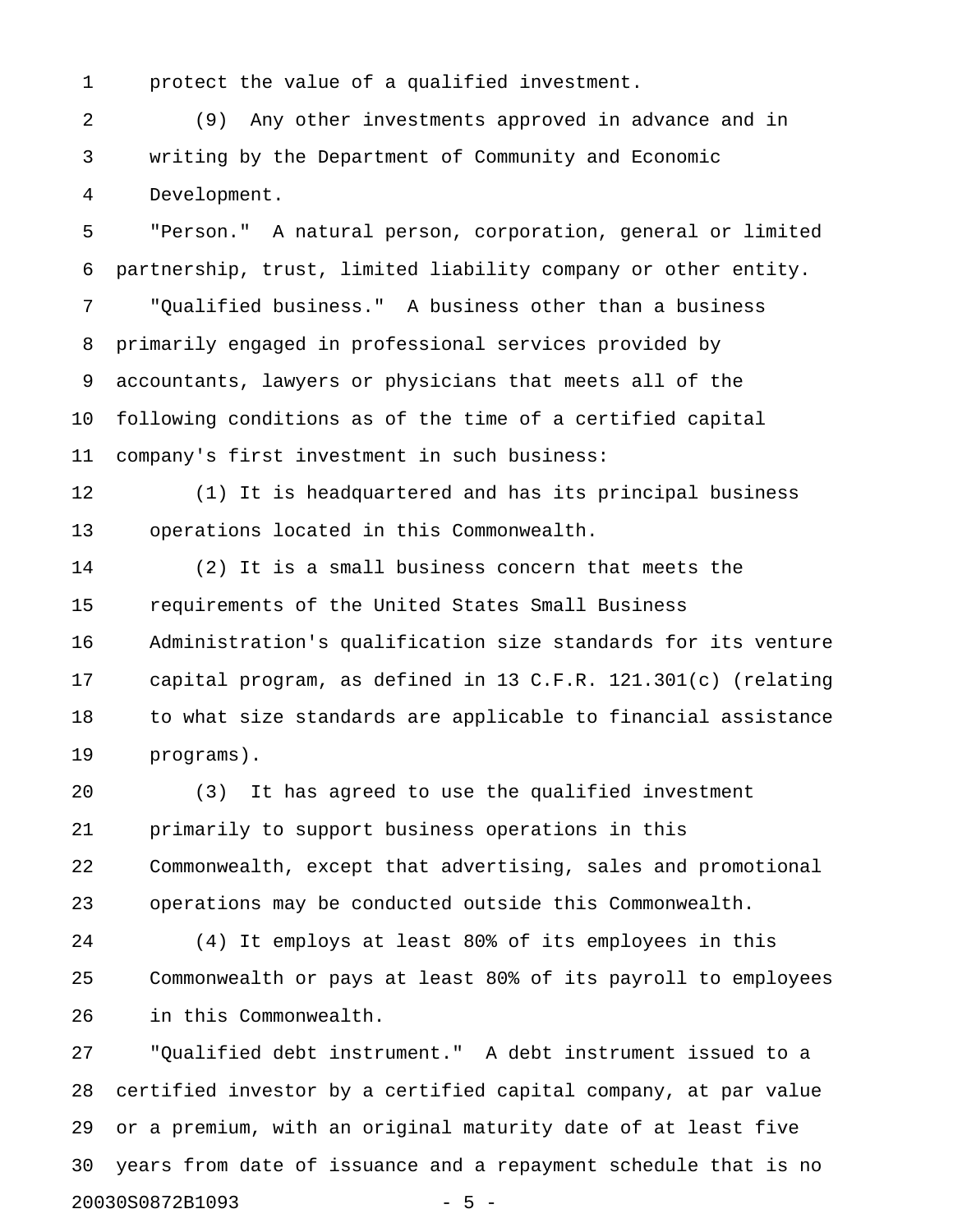1 faster than a level principal amortization over five years and 2 that contains no interest, distribution or payment features that 3 are related to the profitability of the certified capital 4 company or the performance of the certified capital company's 5 investment portfolio until such time as the certified capital 6 company is permitted to make distributions, other than qualified 7 distributions, under section 109.

8 "Qualified distribution." Any distribution or payment from 9 certified capital or profits earned thereon in connection with 10 any of the following:

11 (1) Costs and expenses of forming, organizing and 12 syndicating the certified capital company, including the 13 costs of financing and insuring the obligations of the 14 certified capital company so long as, at the time the 15 certified capital company initially receives its investment 16 of certified capital from its certified investors, the 17 certified capital company has initial capital available for 18 investment in the form of cash or permissible investments 19 equal to at least 50% of the amount of certified capital such 20 certified capital company initially received as investment 21 from its certified investors.

22 (2) Costs and expenses of managing and operating the 23 certified capital company, including, but not limited to, 24 reasonable and necessary fees paid for professional services, 25 such as legal and accounting services, related to the 26 operation of the certified capital company and an annual 27 management fee in an amount that does not exceed 2 1/2% of 28 the certified capital of the certified capital company.

29 (3) A projected increase in Federal or State taxes, 30 including penalties and interest related to Federal and State 20030S0872B1093 - 6 -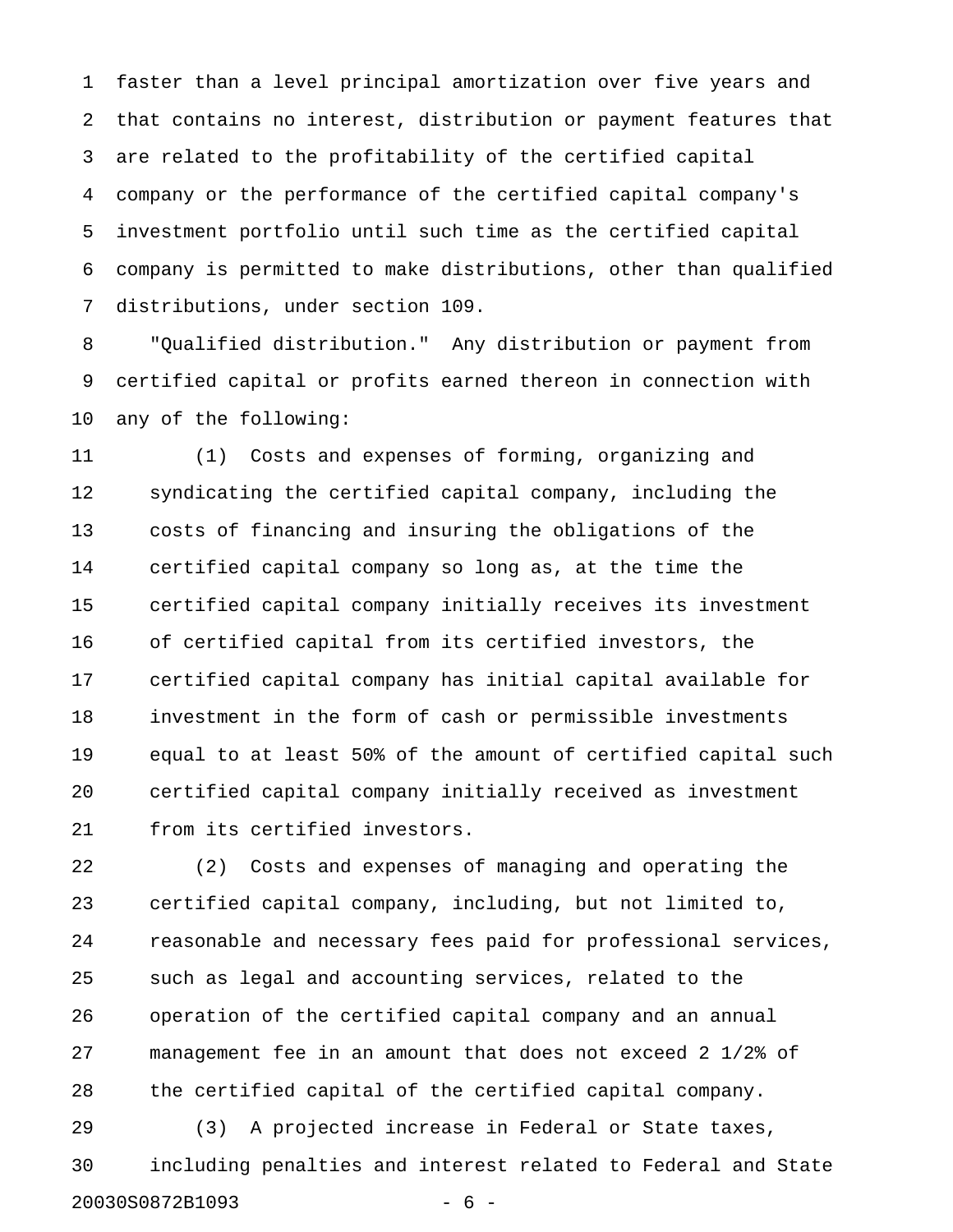1 income taxes, of the equity owners of a certified capital 2 company resulting from the earnings or other tax liability of 3 the certified capital company without regard to any revenues 4 or expenses from other operations of affiliates of the 5 certified capital company, to the extent that the increase is 6 related to the ownership, management or operation of a 7 certified capital company or issuance, repayment or 8 redemption of the qualified debt instruments of the certified 9 capital company.

10 "Qualified investment." The investment of cash by a 11 certified capital company in a qualified business for the 12 purchase of any debt, debt participation, equity or hybrid 13 security of any nature and description whatsoever, including a 14 debt instrument or security which has the characteristics of 15 debt but which provides for conversion into equity or equity 16 participation instruments such as options or warrants. Any 17 qualified investment in the form of a debt instrument, including 18 those owned through debt participations, must have a final 19 stated maturity of at least two years from the date of issuance 20 and a repayment schedule that is no faster than level principal 21 amortization over two years and one of the following conditions 22 must be met:

23 (1) The qualified business must certify in an affidavit 24 that the business has failed in an attempt to obtain funding 25 for a loan from a bank or other commercial lender or that the 26 business cannot reasonably by expected to qualify for 27 financing under the standards of commercial lending.

28 (2) The debt is unsecured.

29 (3) The debt is convertible into equity securities or 30 equity participation instruments such as options or warrants. 20030S0872B1093 - 7 -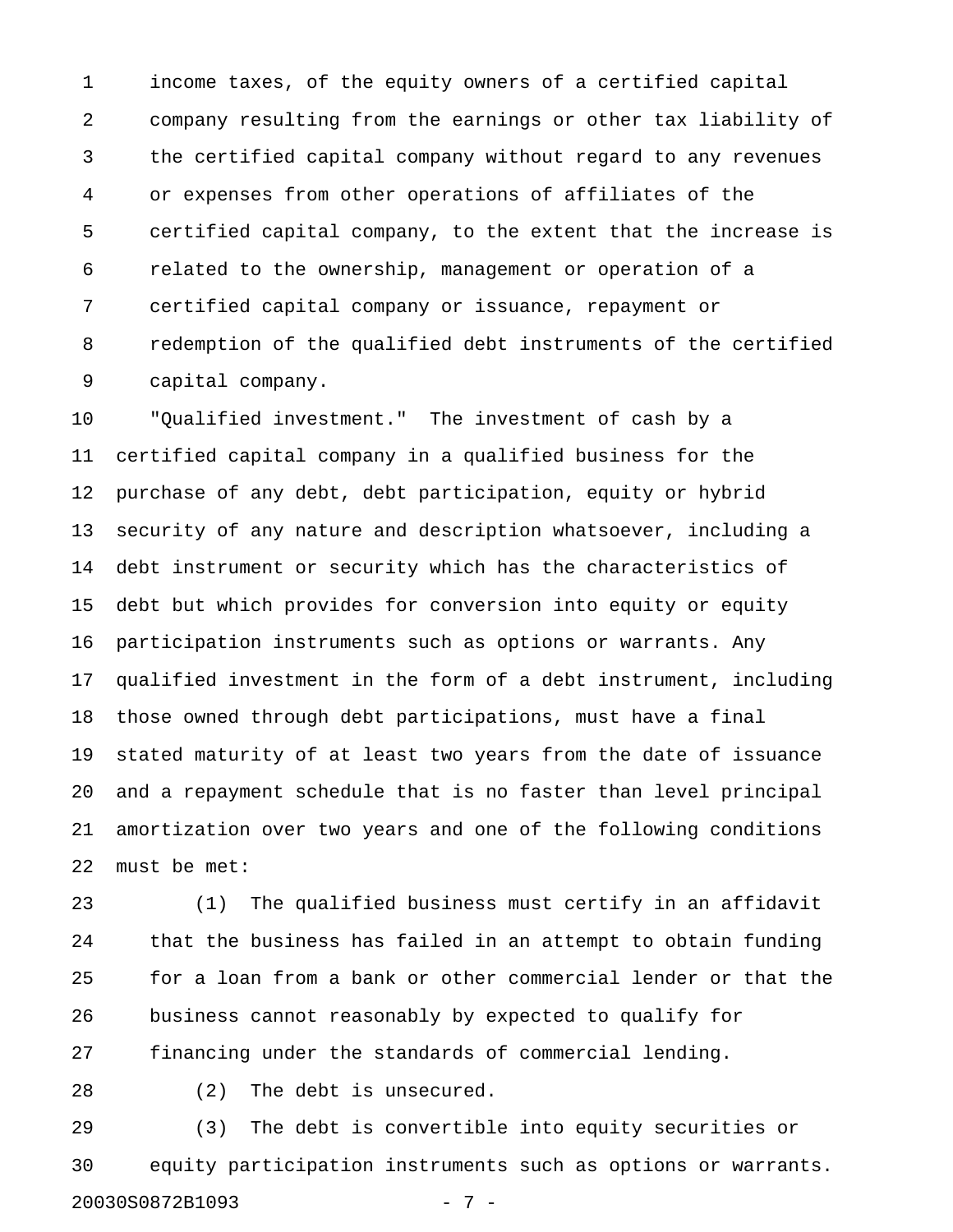1 "State premium tax liability." Any liability incurred by an 2 insurance company under the provisions Article IX of the act of 3 March 4, 1971 (P.L.6, No.2), known as the Tax Reform Code of 4 1971.

5 "Targeted business." Any qualified business that has 6 received an investment from a certified Ben Franklin Technology 7 Development Partner pursuant to the act of June 22, 2001 8 (P.L.569, No.38), known as The Ben Franklin Technology 9 Development Authority Act.

10 "Tax credit." The vested credit against State premium tax 11 liability that is earned at the time of investment by a 12 certified investor in connection with an investment of certified 13 capital in a certified capital company pursuant to this act. 14 "Tax credit allocation claim." A claim for allocation of tax 15 credits prepared and executed by an insurance company on a form 16 provided by the Department of Community and Economic Development 17 and filed by a certified capital company with the department. 18 The form shall include an affidavit from the insurance company 19 stating that such insurance company complies with the 20 requirements of sections 104(d) and 106(g) and is legally bound 21 and irrevocably committed to make an investment of certified 22 capital in a certified capital company in the amount of 23 allocated tax credits even if such amount is less than the 24 amount of the claim, subject only to the receipt of an 25 allocation pursuant to section 106.

26 "Tax credit allocation claim filing date." The date on which 27 the Department of Community and Economic Development will first 28 accept tax credit allocation claims on behalf of certified 29 investors.

30 Section 104. Certification.

20030S0872B1093 - 8 -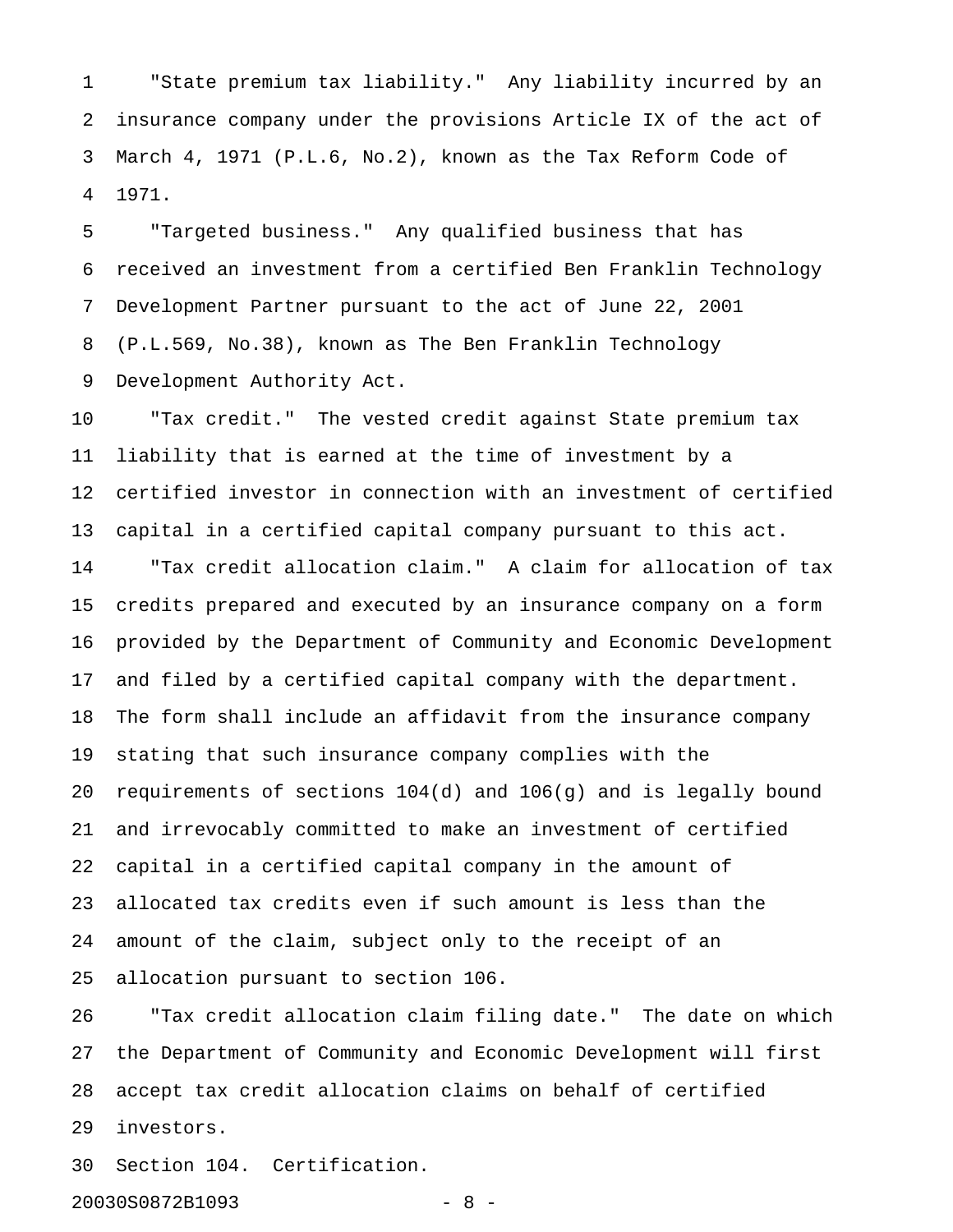1 (a) General rule.--The department shall certify as a 2 certified capital company an applicant that meets the following 3 requirements:

4 (1) The applicant has paid a nonrefundable application 5 fee of \$15,000 at or before the date of filing its 6 application with the department.

7 (2) The applicant's equity capitalization at the date of 8 filing its application with the department is at least 9 \$500,000 and is in the form of unencumbered cash or cash 10 equivalents. As part of its application, each applicant shall 11 submit to the department its audited balance sheet as of a 12 date no more than 35 days prior to the date of filing its 13 application with an unqualified opinion from an independent 14 certified public accountant and an affidavit stating that, if 15 certified, it will maintain an equity capitalization of at 16 least \$500,000, except for reductions due to qualified 17 distributions, until the allocation date.

18 (3) At least two principals of the applicant or at least 19 two persons employed or engaged to manage the funds of the 20 applicant qualify as an experienced investor. As part of its 21 application, the applicant shall submit to the department an 22 affidavit from each experienced investor stating that such 23 person's experience meets the requirement of this paragraph, 24 attaching the investor's detailed resume or equivalent 25 biographic material and stating that the investor has not 26 violated Federal or State securities or banking laws or been 27 convicted of any crime involving fraud.

28 (4) The applicant shall submit with the application an 29 affidavit stating that within 60 days of the investment of 30 certified capital in the certified capital company at least 20030S0872B1093 - 9 -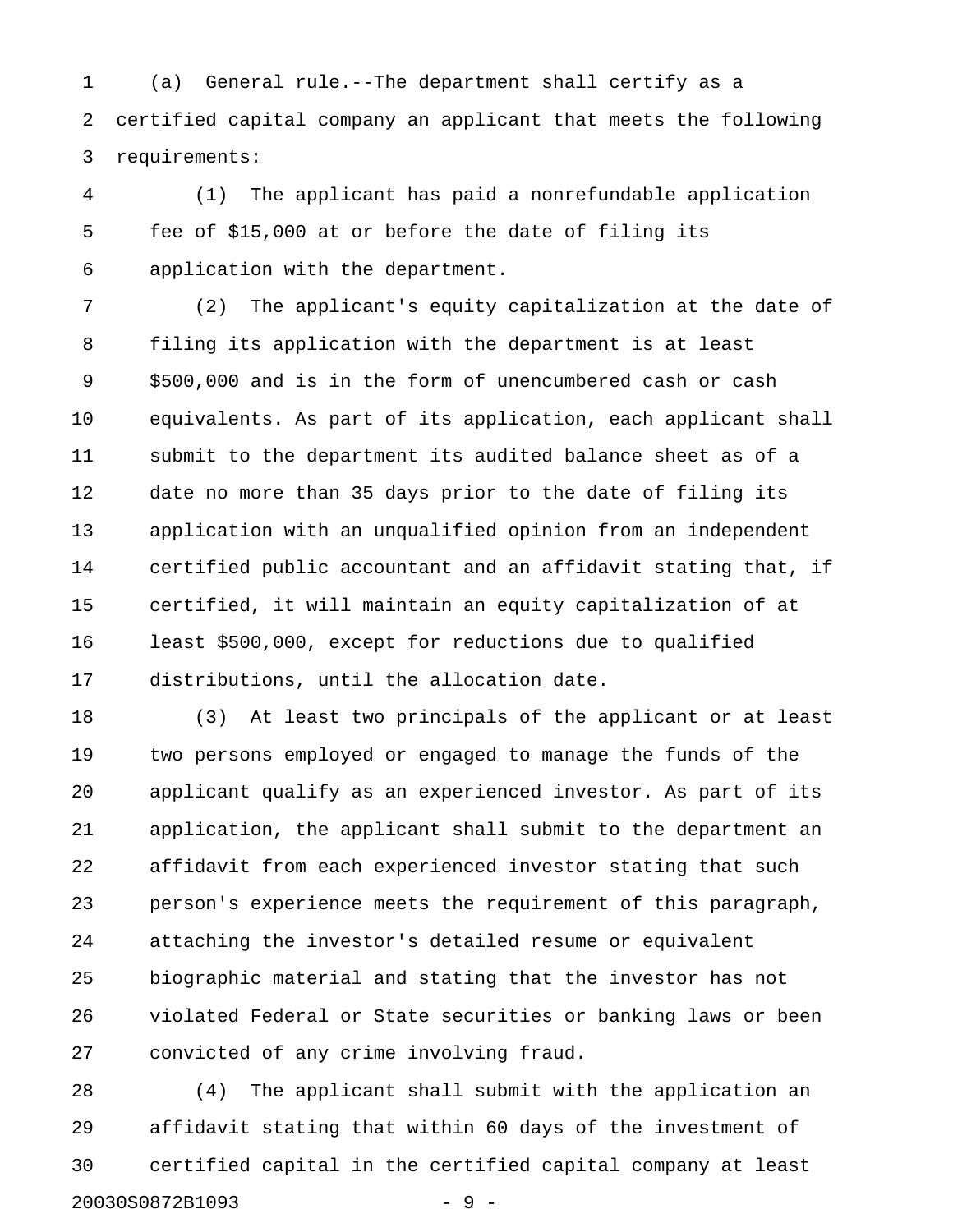1 one investment professional of the certified capital company 2 shall be primarily located in an office of the certified 3 capital company based in this Commonwealth.

4 (b) Department action.--Within 30 days of the receipt of an 5 application, the department shall either certify the applicant 6 as a certified capital company or refuse to so certify the 7 applicant, and, in the case of a refusal, the department shall 8 specifically communicate to the applicant the requirements of 9 subsection (a) the applicant failed to satisfy. An applicant may 10 file an amended application within 15 days of receipt of a 11 refusal. Within 15 days from receipt of an amended application, 12 the department shall either certify the applicant as a certified 13 capital company or refuse to so certify the applicant. The 14 department shall review applications in the order received, and 15 in the event more than one application is received by the 16 department on the same day, all such applications shall be 17 reviewed simultaneously, except in the case of incomplete 18 applications.

19 (c) Additional materials.--As part of the application, an 20 applicant shall provide the department with copies of its 21 offering materials, which may be in draft or preliminary form, 22 or other information that describes in reasonable detail the 23 structure of its qualified debt instruments and any other 24 securities to be issued to its certified investors to enable the 25 department to verify the certified capital company's compliance 26 with the requirements of this act. Any offering material 27 involving the sale of securities of the certified capital 28 company shall include the following statement:

29 By authorizing the formation of a certified capital 30 company, the Commonwealth does not necessarily endorse 20030S0872B1093 - 10 -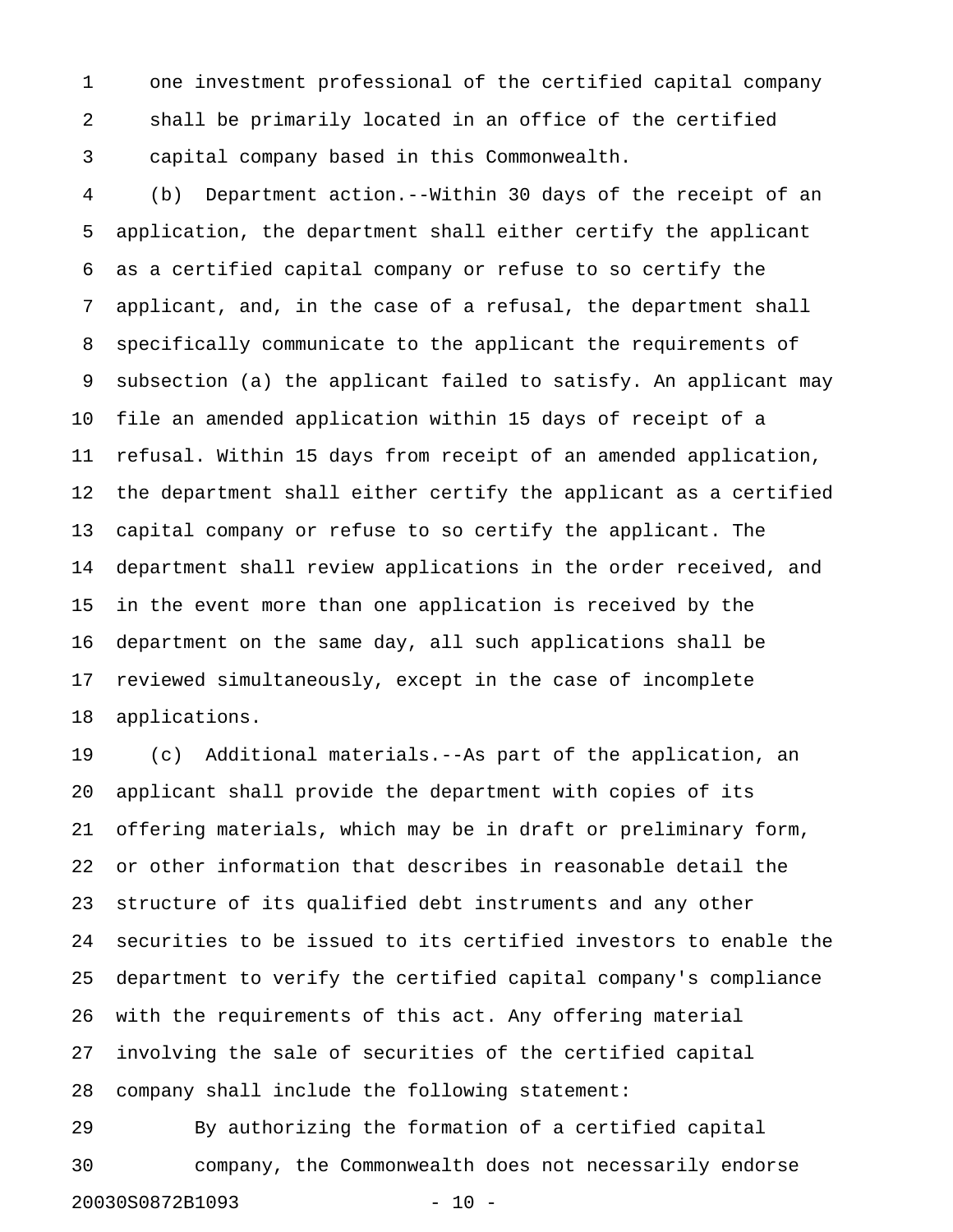1 the quality of management or the potential for earnings 2 of such company and is not liable for damages or losses 3 to a certified investor in the company. Use of the word 4 certified in an offering does not constitute a 5 recommendation or endorsement of the investment by the 6 Department of Community and Economic Development. In the 7 event applicable provisions of the Certified Capital 8 Company Act are violated, the Commonwealth may require 9 forfeiture of unused tax credits and repayment of used 10 tax credits.

11 (d) Prohibition.--No insurance company or any affiliate of 12 an insurance company shall, directly or indirectly, beneficially 13 own, whether through rights, options, convertible interests or 14 otherwise, 15% or more of the voting equity interests of or 15 manage a certified capital company or control the direction of 16 investments for a certified capital company. This provision 17 shall not preclude a certified investor, insurance company or 18 any other party from:

19 (1) exercising its legal rights and remedies, which may 20 include interim management of a certified capital company or 21 ownership of equity interests in excess of the limits 22 contained herein, in the event that a certified capital 23 company is in default of its statutory obligations or its 24 contractual obligations to a certified investor, insurance 25 company or other person; or

26 (2) establishing controls to insure that the certified 27 capital company satisfies the requirements of section 107(a). 28 Nothing in this subsection shall limit an insurance company's 29 ownership of nonvoting equity securities or other nonvoting 30 ownership interests of a certified capital company.

```
20030S0872B1093 - 11 -
```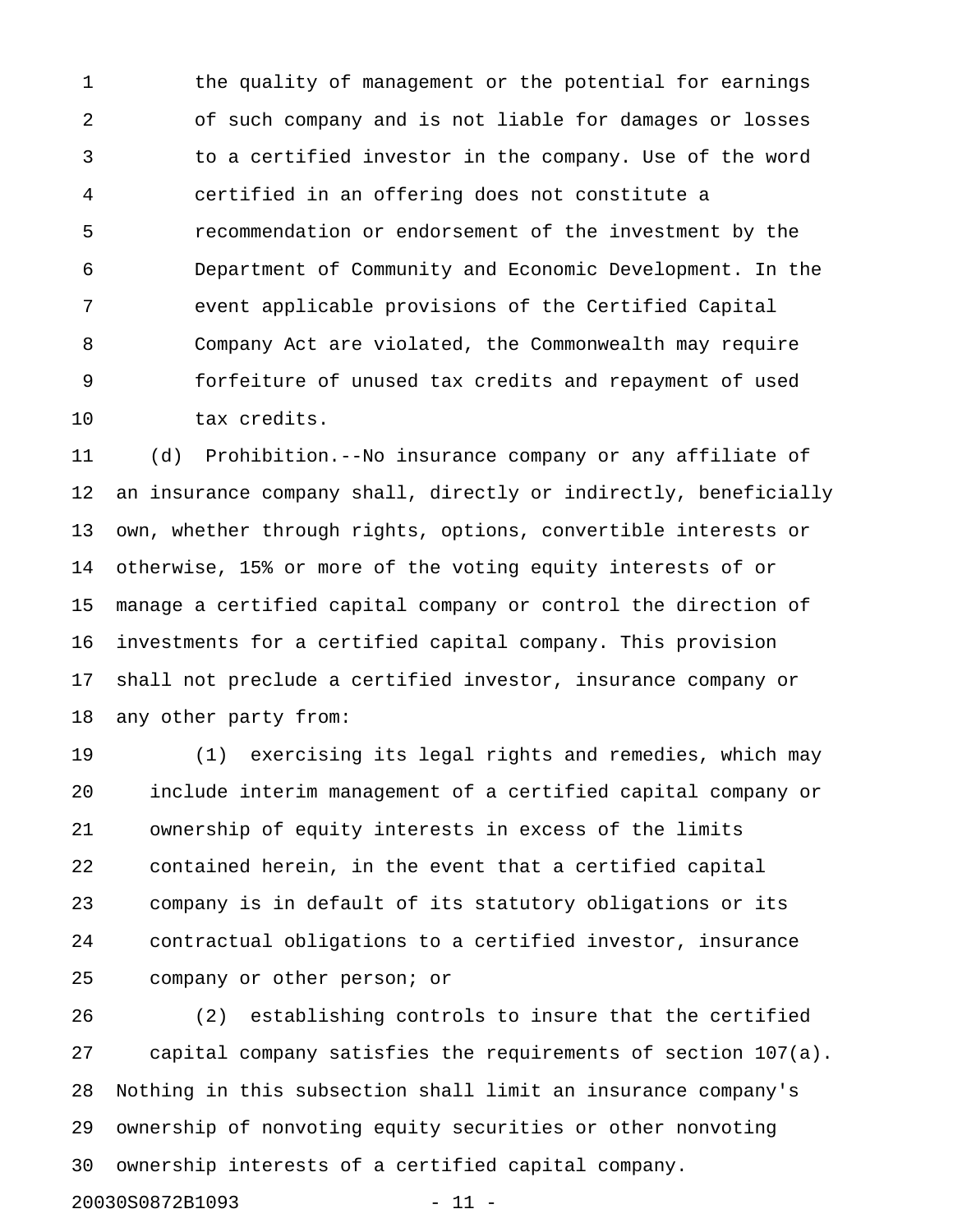1 (e) Payment in favor of certified investors.--A certified 2 capital company may obtain a guaranty, indemnity, bond, 3 insurance policy or other payment undertaking for the benefit of 4 its certified investors from any entity, except that in no case 5 shall more than one certified investor of such certified capital 6 company or affiliates of such certified investor be entitled to 7 provide the guaranty, indemnity, bond, insurance policy or other 8 payment undertaking in favor of the certified investors of the 9 certified capital company and its affiliates in this

10 Commonwealth.

11 Section 105. Tax credits.

12 (a) General rule.--Any certified investor who makes an 13 investment of certified capital pursuant to an allocation of tax 14 credits under section 106 shall, at the time of investment, earn 15 a vested credit against State premium tax liability equal to 16 100% of the certified investor's investment of certified 17 capital. A certified investor shall be entitled to take up to 18 10% of the vested tax credit to reduce the certified investor's 19 State premium tax liability for any tax year of the certified 20 investor beginning with the tax year commencing on January 1, 21 2006, plus any amount of unused tax credits carried forward 22 pursuant to subsection (b).

23 (b) Limitation.--The tax credit that may be applied against 24 State premium tax liability in any one tax year may not exceed 25 the State premium tax liability of the certified investor for 26 such tax year. All unused tax credits against State premium tax 27 liability may be carried forward indefinitely and used in any 28 subsequent year until the tax credits are utilized in full. 29 (c) Retaliatory taxes.--A certified investor claiming a tax

30 credit against State premium tax liability earned through an 20030S0872B1093 - 12 -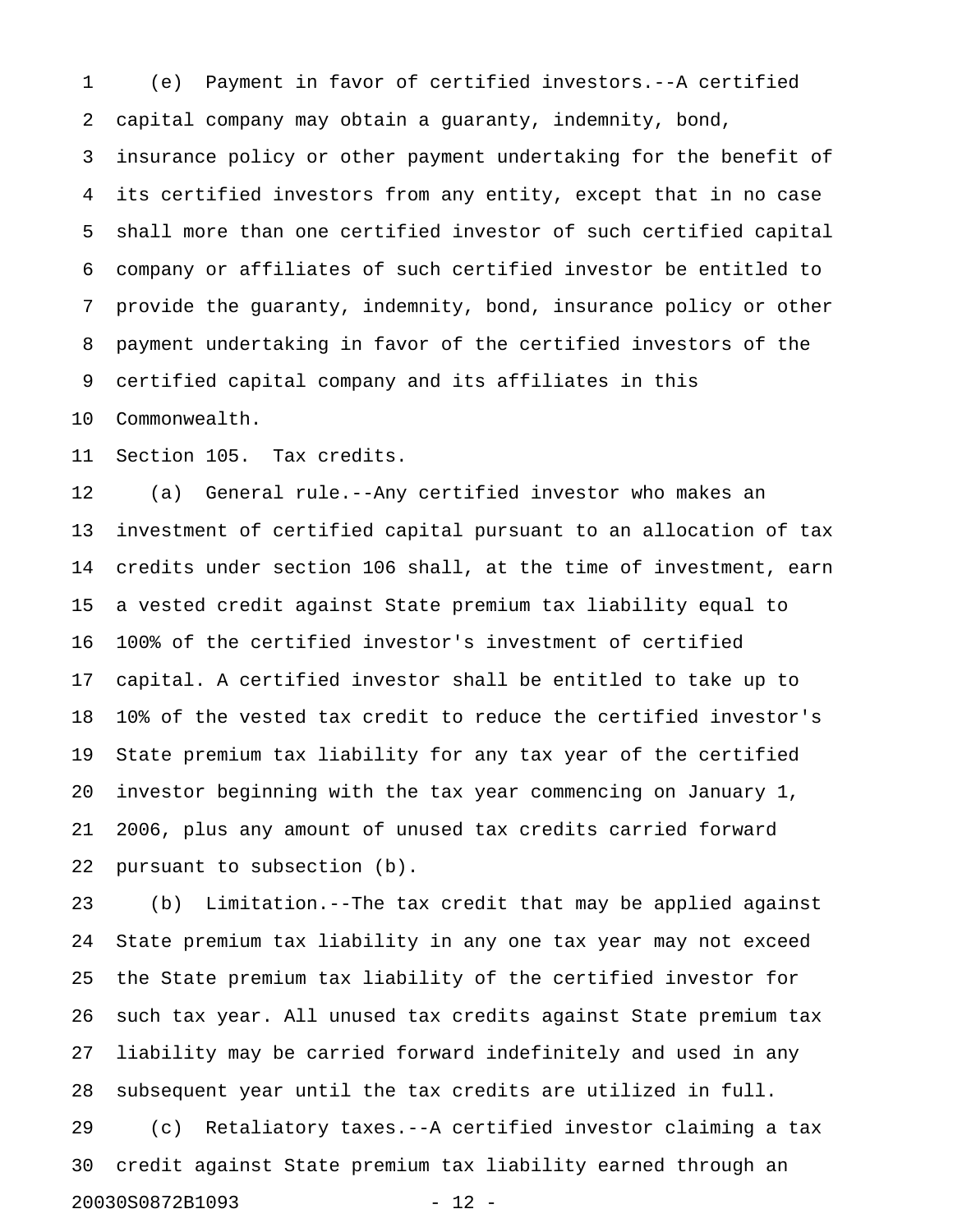1 investment in a certified capital company shall not be required 2 to pay any additional retaliatory tax levied pursuant to section 3 212 of the act of May 17, 1921 (P.L.789, No.285), known as The 4 Insurance Department Act of 1921, as a result of claiming that 5 tax credit.

6 (d) Reduction not required.--A certified investor is not 7 required to reduce the amount of tax pursuant to the State 8 premium tax liability included by the certified investor in 9 connection with ratemaking for any insurance contract written in 10 this Commonwealth as a result of a reduction in the certified 11 investor's tax liability based on the tax credit allowed under 12 this act.

13 (e) Treatment of credits.--If the taxes paid by a certified 14 investor with respect to its State premium tax liability 15 constitute a credit against any other tax which is imposed by 16 the Commonwealth, the certified investor's credit against such 17 other tax shall not be reduced by virtue of the reduction in the 18 certified investor's tax liability based on the tax credit 19 allowed under this act.

20 (f) Police and firefighter pensions.--The credits allowed by 21 this section shall not reduce the amounts which would otherwise 22 be payable for firemen's relief pension or retirement purposes 23 or for police pension, retirement or disability purposes. The 24 Department of Revenue shall transfer by June 30 of each fiscal 25 year an amount equal to the credits taken under this section by 26 foreign fire and casualty insurance companies from the General 27 Fund to the Municipal Pension Aid Fund and the Fire Insurance 28 Tax Fund, as appropriate.

29 Section 106. Aggregate limitations on tax credits; allocation. 30 (a) General rule.--The aggregate amount of certified capital 20030S0872B1093 - 13 -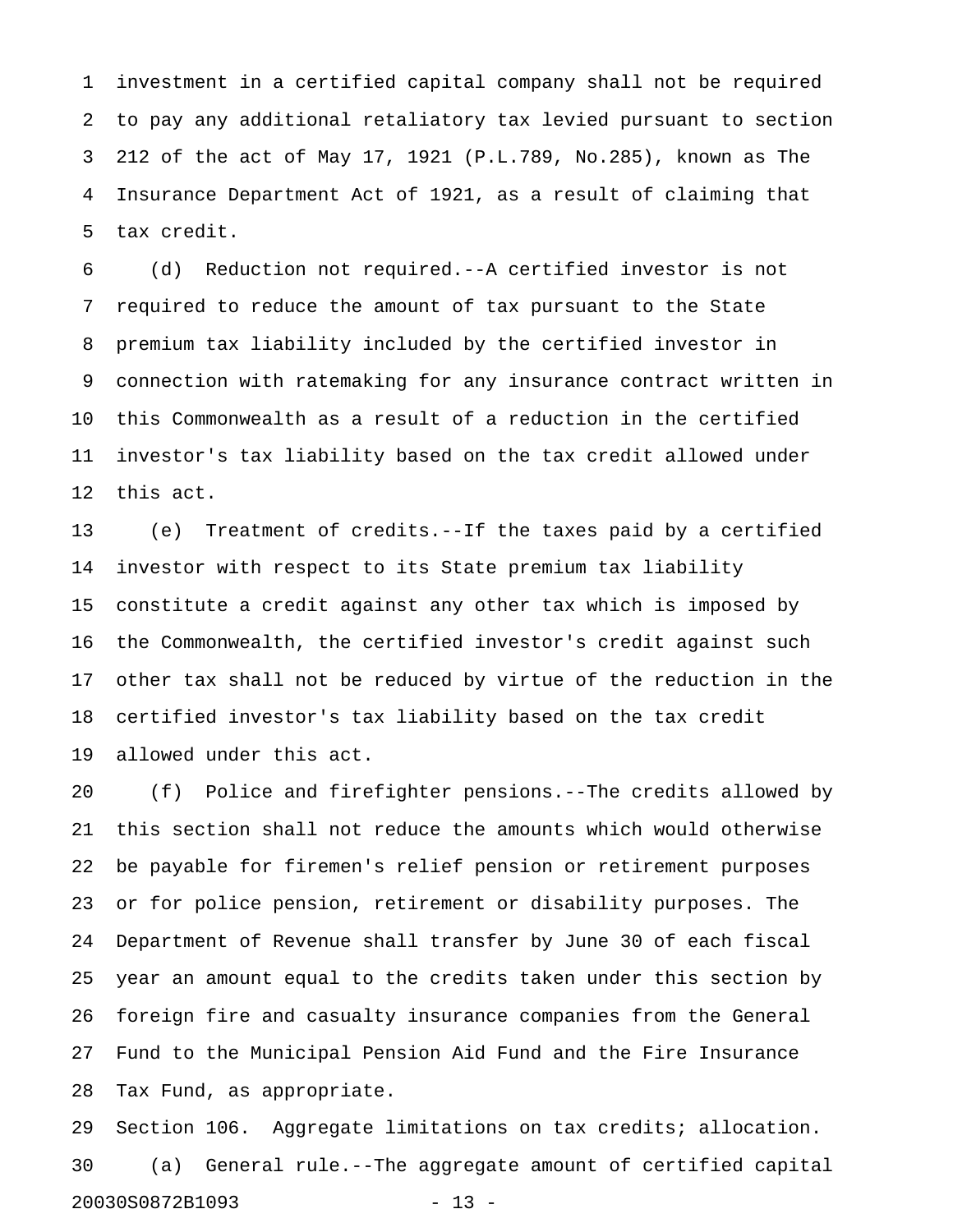1 for which tax credits will be allocated to all certified 2 investors under this act shall not exceed the amount that would 3 entitle all certified investors of certified capital companies 4 to take aggregate tax credits of \$100,000,000 or \$10,000,000 per 5 year for ten years. No certified capital company, on an 6 aggregate basis with its affiliates, may file tax credit 7 allocation claims that exceed the maximum amount of certified 8 capital for which tax credits will be allocated as provided in 9 this subsection.

10 (b) Allocation.--Tax credits shall be allocated to certified 11 investors in the order that the tax credit allocation claims are 12 filed with the department. All tax credit allocation claims 13 filed with the department on the same day shall be treated as 14 having been filed contemporaneously. Any tax credit allocation 15 claims filed with the department prior to the tax credit 16 allocation claim filing date will be deemed to have been filed 17 on the tax credit allocation claim filing date.

18 (c) Multiple tax credit claims.--In the event that two or 19 more certified capital companies file tax credit allocation 20 claims with the department on behalf of their respective 21 certified investors on the same day and the aggregate amount of 22 such tax credit allocation claims exceeds the aggregate limit of 23 tax credits under subsection (a) or such lesser amount of tax 24 credits that remain unallocated on such day, then the tax 25 credits shall be allocated among the certified investors who 26 filed on that day on a pro rata basis with respect to the 27 amounts claimed. Subject to subsection (d), the pro rata 28 allocation for any one certified investor shall be the product 29 obtained by multiplying a number which is a fraction, the 30 numerator of which is the amount of the tax credit allocation 20030S0872B1093 - 14 -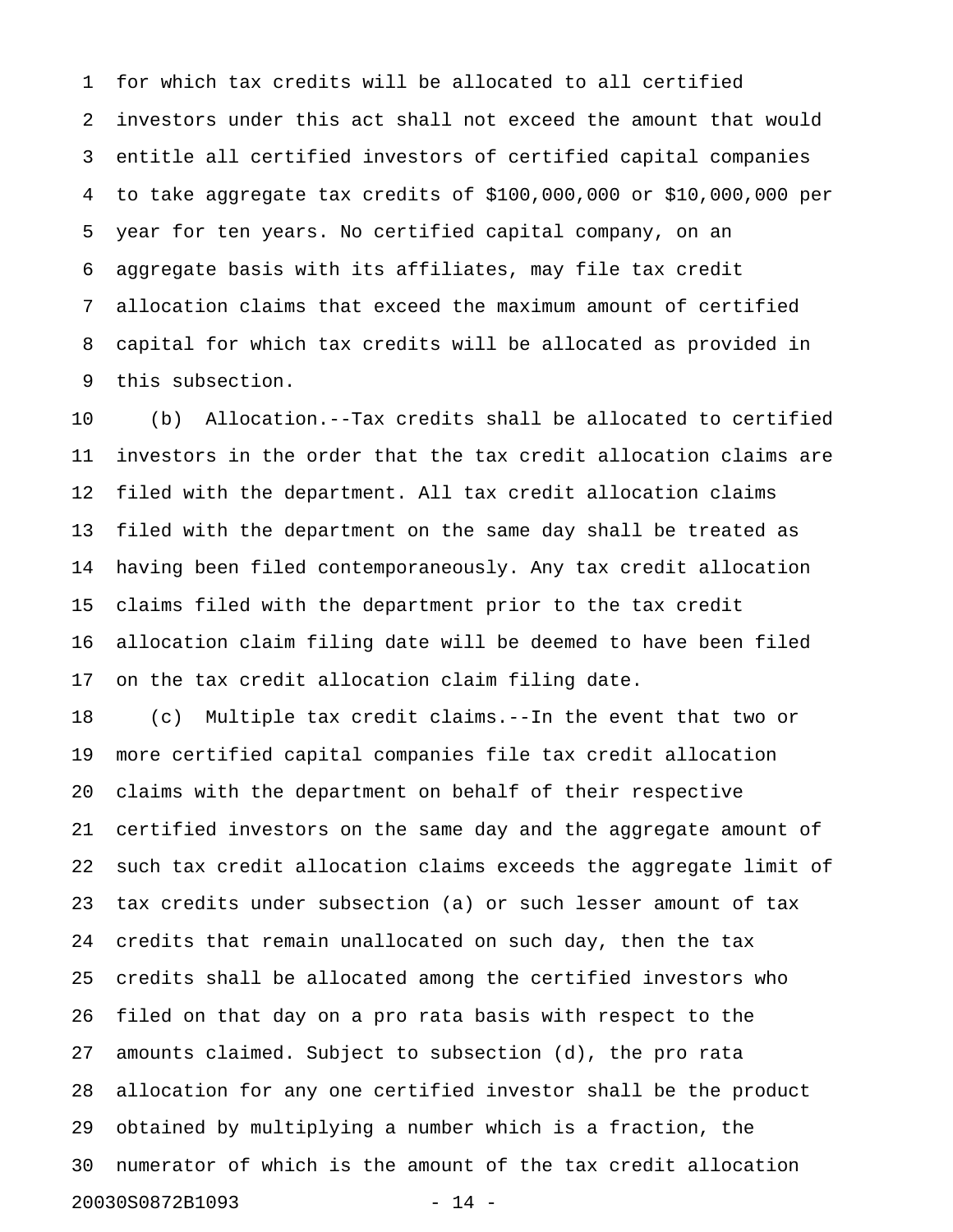1 claim filed on behalf of such certified investor and the 2 denominator of which is the total of all tax credit allocation 3 claims filed on behalf of all certified investors on such day, 4 by a number which is the aggregate limit of tax credits under 5 subsection (a) or such lesser amount of tax credits that remain 6 unallocated on such day.

7 (d) Limitation.--No tax credits shall be allocated to the 8 certified investors of any certified capital company if that 9 allocation would result in less than 10% of the maximum amount 10 of certified capital for which tax credits will be allocated 11 under subsection (a) being invested in such certified capital 12 company. If the certified investors of one or more certified 13 capital companies that filed tax credit allocation claims do not 14 receive allocations of tax credits by operation of the previous 15 sentence, the pro rata allocation described in subsection (c) 16 shall be made as if the tax credit allocation claims filed on 17 behalf of such certified investors had not filed in the first 18 place.

19 (e) Department action.--Within ten business days after the 20 department receives a tax credit allocation claim filed by a 21 certified capital company on behalf of one or more of its 22 certified investors, the department shall notify the certified 23 capital company of the amount of tax credits allocated to each 24 of the certified investors of such certified capital company. 25 (f) Inadequate capital received.--If a certified capital 26 company does not receive aggregate investments of certified 27 capital equaling the amount of tax credits allocated to its 28 certified investors within ten business days of the certified 29 capital company's receipt of notice of allocation, then it shall 30 so notify the department on or before the next business day and

20030S0872B1093 - 15 -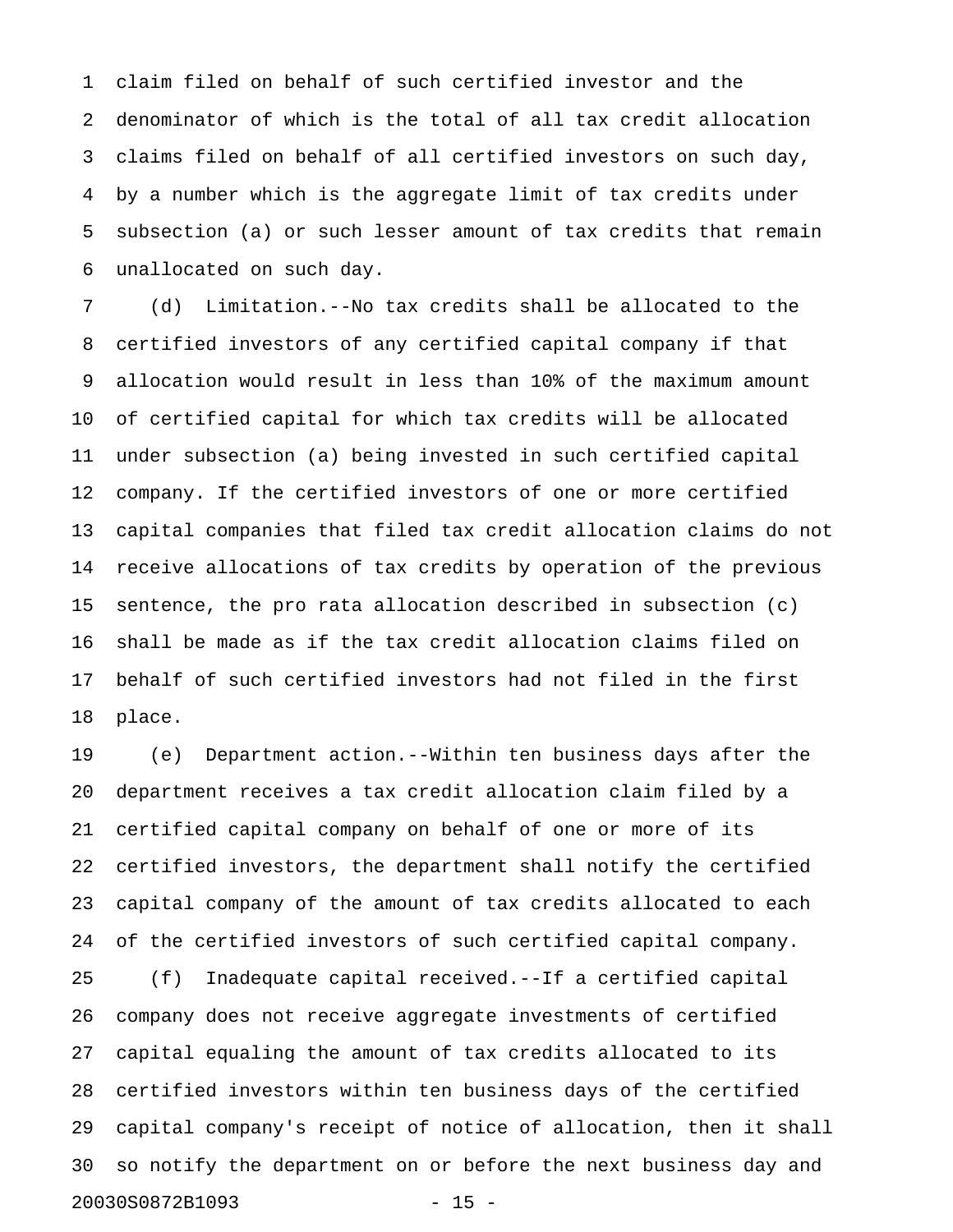1 that portion of the tax credits allocated to the certified 2 investors of such certified capital company in excess of the 3 amount of certified capital invested in such certified capital 4 company by such date will be forfeited. The department shall 5 then reallocate those forfeited tax credits among the certified 6 investors of the other certified capital companies on a pro rata 7 basis with respect to the tax credit allocation claims filed on 8 behalf of such certified investors. If a certified capital 9 company does not receive investments of certified capital in the 10 aggregate equaling or exceeding 10% of the maximum amount of 11 certified capital for which tax credits will be allocated under 12 subsection (a) within ten business days of the certified capital 13 company's receipt of notice of allocation, then, at the 14 discretion of the department, all of the tax credits allocated 15 to the certified investors of that certified capital company may 16 be forfeited. If forfeited, the department shall reallocate 17 those tax credits among the certified investors of the other 18 certified capital companies on a pro rata basis with respect to 19 the tax credit allocation claims filed on behalf of such 20 certified investors.

21 (g) Maximum tax credit claims.--The maximum amount of tax 22 credit allocation claims that may be filed on behalf of any one 23 certified investor on an aggregate basis with its affiliates in 24 one or more certified capital companies shall not exceed the 25 lesser of the following:

26 (1) The greater of \$10,000,000 or 15% of the aggregate 27 limitation as provided in subsection (a).

28 (2) Ten times the largest annual State premium tax 29 liability incurred by the certified investor on an aggregate 30 basis with its affiliates during the three tax years 20030S0872B1093 - 16 -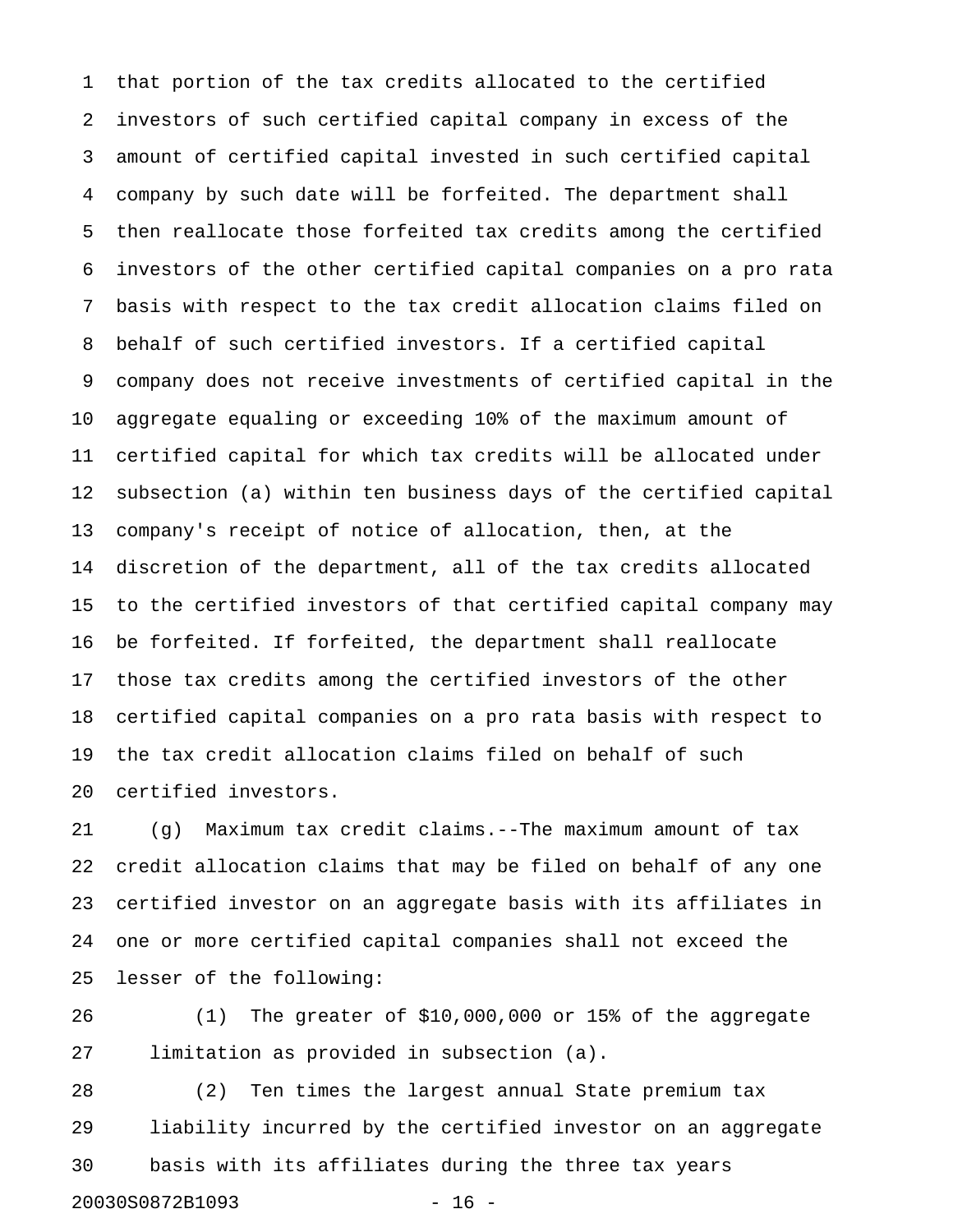1 preceding the year of the allocation date for which final 2 returns have been filed.

3 Section 107. Qualified investments.

4 (a) General rule.--In order to continue to be certified as a 5 certified capital company, a certified capital company must make 6 qualified investments according to the following schedule:

7 (1) Within the period ending three years after its 8 allocation date, a certified capital company must have made 9 qualified investments cumulatively equal to at least 30% of 10 its certified capital. At least 30% of such investments shall 11 have been made in qualified businesses that have 12 headquartered or will headquarter within 90 days of the time 13 of investment in counties other than first class, second 14 class or second class A. At least 25% of such investments, 15 regardless of where the business is headquartered in this 16 Commonwealth, shall have been made in qualified businesses 17 that are early stage businesses at the time of investment.

18 (2) Within the period ending five years after its 19 allocation date, a certified capital company must have made 20 qualified investments cumulatively equal to at least 50% of 21 its certified capital. At least 30% of such investments must 22 have been made in qualified businesses that have headquarters 23 or will have headquarters within 90 days of the time of 24 investment in counties other than first class, second class 25 or second class A. At least 25% of such investments, 26 regardless of where the business is headquartered in this 27 Commonwealth, shall have been made in qualified businesses 28 that are early stage businesses at the time of investment. 29 (b) Calculation.--The aggregate cumulative amount of all 30 qualified investments made by the certified capital company from 20030S0872B1093 - 17 -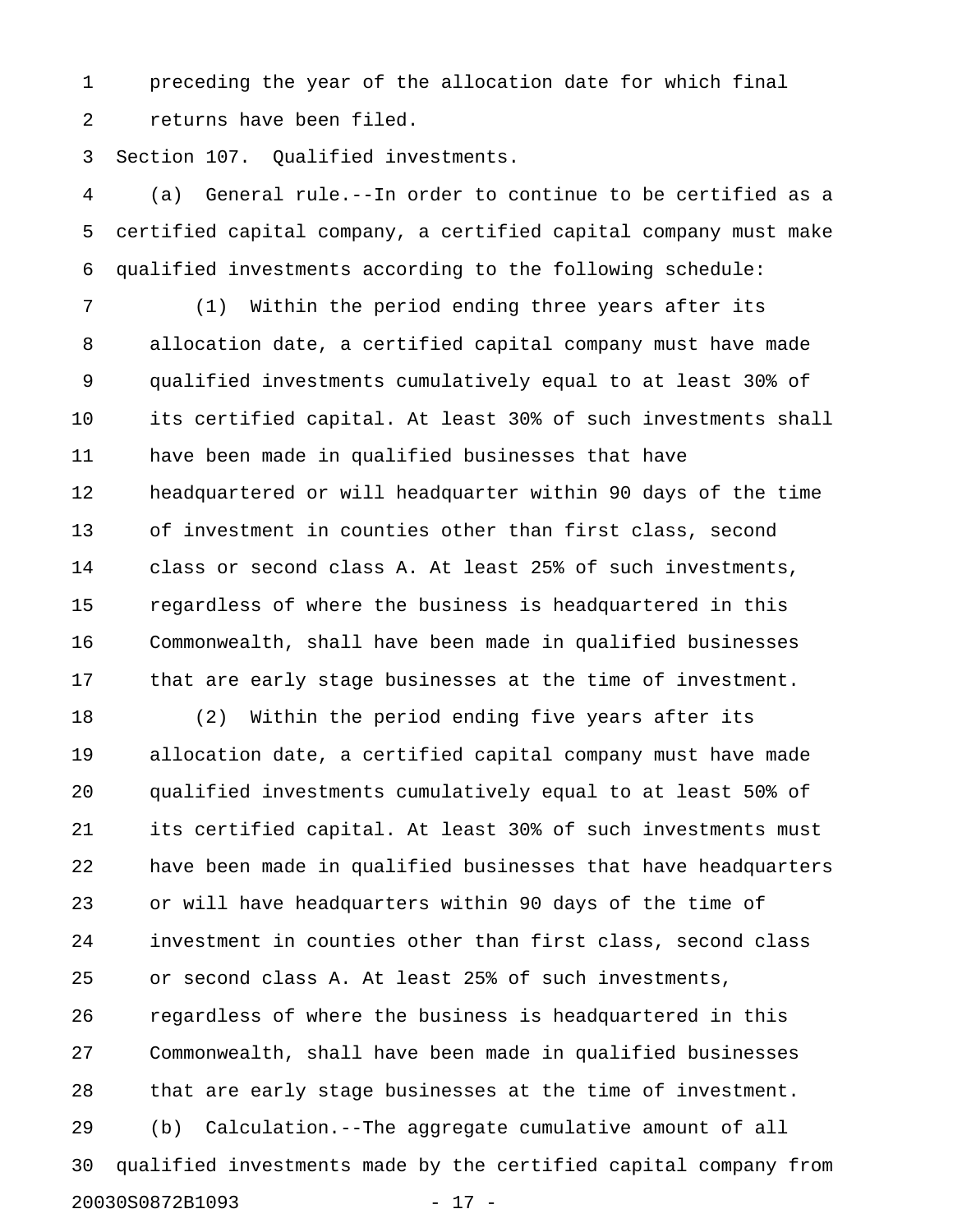1 its allocation date will be considered in the calculation of the 2 percentage requirements under this act. For purposes of 3 satisfying the 30% requirement and the 50% requirement of 4 subsection (a)(1) and (2), a certified capital company that 5 makes an investment in a targeted business that is headquartered 6 or will headquarter within 90 says of the time of investment in 7 a county other than a county that is of the first class, second 8 class or second class A shall be deemed to have invested \$1.50 9 for every dollar actually so invested. Funds received from a 10 qualified investment may be invested in another qualified 11 investment and shall count toward any requirement in this act 12 with respect to investments of certified capital.

13 (c) Written opinion of department.--Prior to making a 14 proposed investment in a specific business, a certified capital 15 company may, at its option, request from the department a 16 written opinion that the proposed investment will qualify as a 17 qualified investment. The department shall have 15 business days 18 from the receipt of such a request to determine whether the 19 proposed investment qualifies as a qualified investment and to 20 notify the certified capital company of its determination and an 21 explanation thereof. If the department fails to notify the 22 certified capital company of its determination within the 15-day 23 period, the proposed investment shall be deemed to be a 24 qualified investment. If the department determines that the 25 proposed investment does not meet the definition of a qualified 26 investment, the department may nevertheless consider the 27 proposed investment a qualified investment if the department 28 determines that the proposed investment will further economic 29 development in this Commonwealth.

30 (d) Status as qualified business.--Any business which is 20030S0872B1093 - 18 -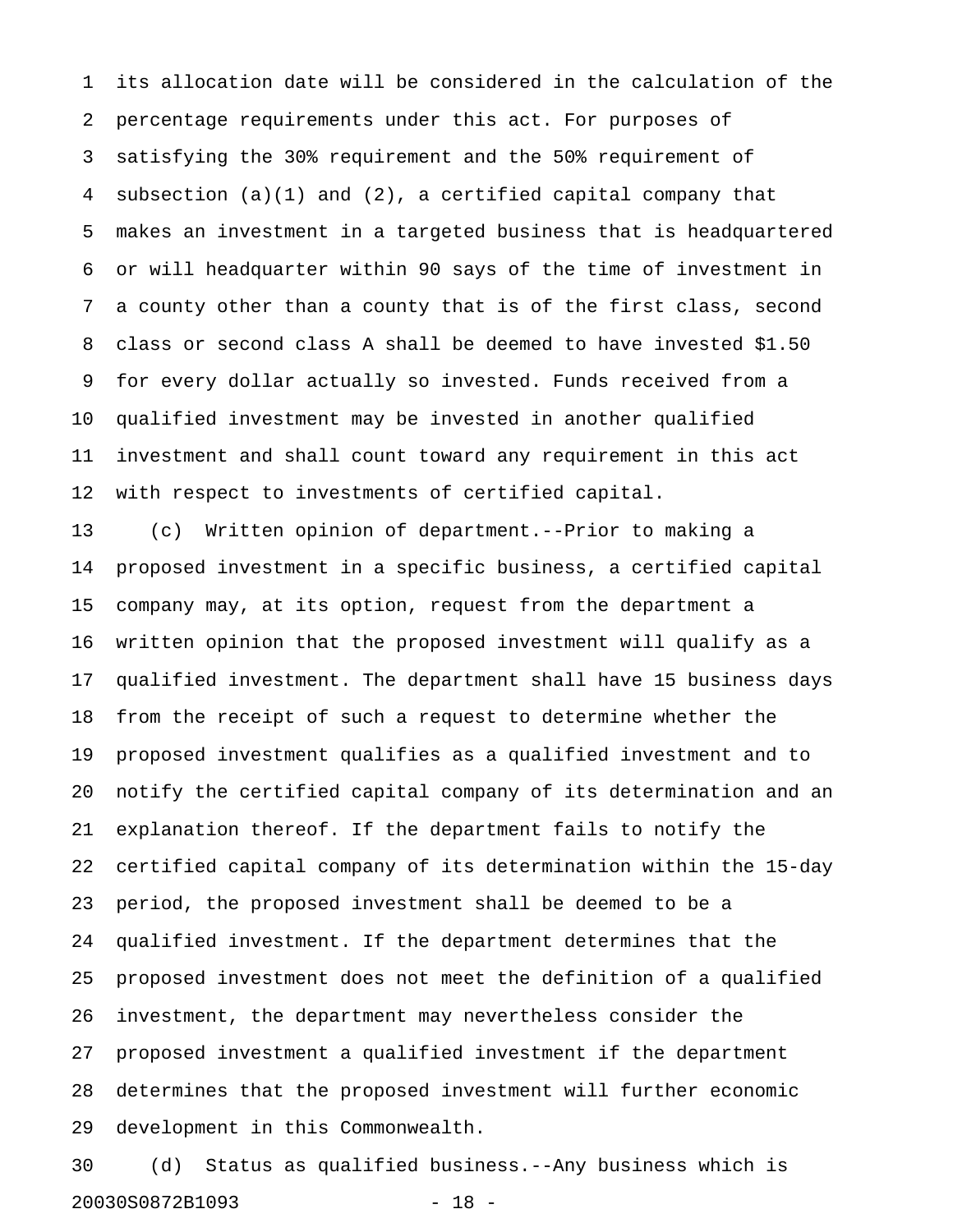1 classified as a qualified business at the time of the first 2 investment in such business by a certified capital company shall 3 remain classified as a qualified business and may receive 4 follow-on investments from any certified capital company, and 5 such follow-on investments shall be qualified investments even 6 if such business may not qualify as a qualified business at the 7 time of such follow-on investments. A follow-on investment does 8 not qualify as a qualified investment if, at the time of the 9 follow-on investment, the qualified business no longer has its 10 headquarters in this Commonwealth.

11 (e) Limitation.--An investment shall not be a qualified 12 investment if the aggregate investment by the certified capital 13 company in the qualified business following such investment 14 would exceed 15% of the total certified capital of the certified 15 capital company at the time of investment.

16 (f) Restriction on investments.--All certified capital held 17 by the certified capital company and not currently invested in 18 qualified investments by the certified capital company must be 19 invested in permissible investments. This subsection shall not 20 apply to securities received by a certified capital company in 21 exchange for a qualified investment prior to the conversion of 22 such securities into cash or cash equivalents.

23 Section 108. Fees; reports; annual review.

24 (a) General rule.--Each certified capital company shall pay 25 to the department an annual, nonrefundable certification fee of 26 \$5,000 on or before January 31, or \$10,000 thereafter, except 27 that no fee shall be required within six months of the date a 28 certified capital company is first certified by the department. 29 (b) Reports.--Each certified capital company shall report 30 the following to the department: 20030S0872B1093 - 19 -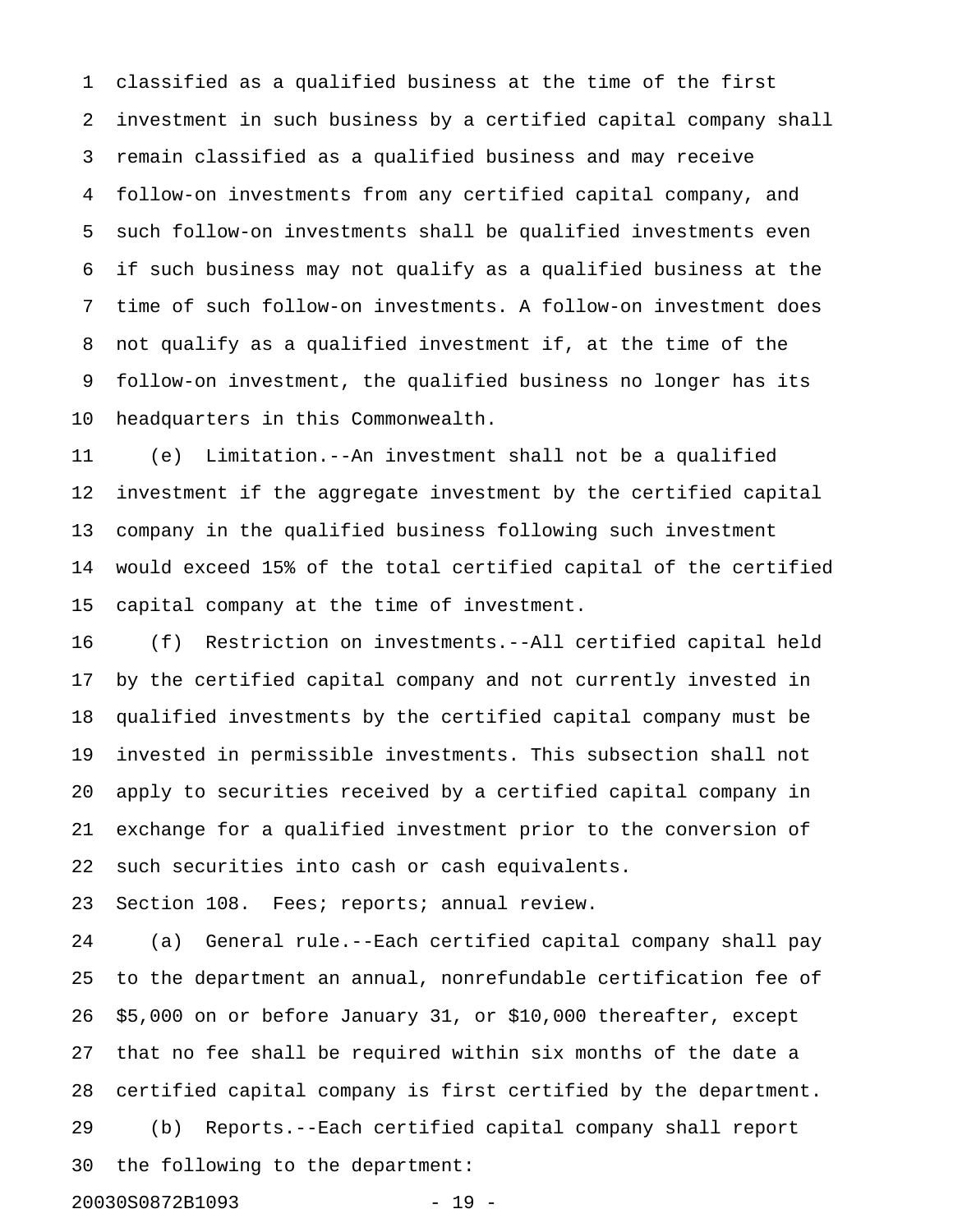1 (1) Within 30 days after receipt of certified capital, 2 the name of each certified investor from which the certified 3 capital was received, including such certified investor's 4 insurance premium tax identification number; the amount of 5 each certified investor's investment of certified capital and 6 tax credits; and the date on which the certified capital was 7 received.

8 (2) On an annual basis, on or before January 31, the 9 amount of the certified capital company's certified capital 10 as of December 31 of the immediately preceding year, whether 11 the certified capital company has invested more than 15% of 12 its total certified capital in any one qualified business and 13 a description of all qualified investments that the certified 14 capital company made during the previous calendar year.

15 (3) Within 90 days of the close of such certified 16 capital company's fiscal year, annual audited financial 17 statements, which shall include the opinion of an independent 18 certified public accountant regarding the financial 19 statements.

20 (c) Annual review.--The department shall conduct an annual 21 review of each certified capital company to determine if the 22 certified capital company is in compliance with this act. The 23 cost of the annual review shall be paid by each certified 24 capital company according to a reasonable fee schedule adopted 25 by the department.

26 Section 109. Distributions.

27 (a) General rule.--A certified capital company may make 28 qualified distributions at any time. In order to make a 29 distribution from certified capital other than a qualified 30 distribution, a certified capital company must have made 20030S0872B1093 - 20 -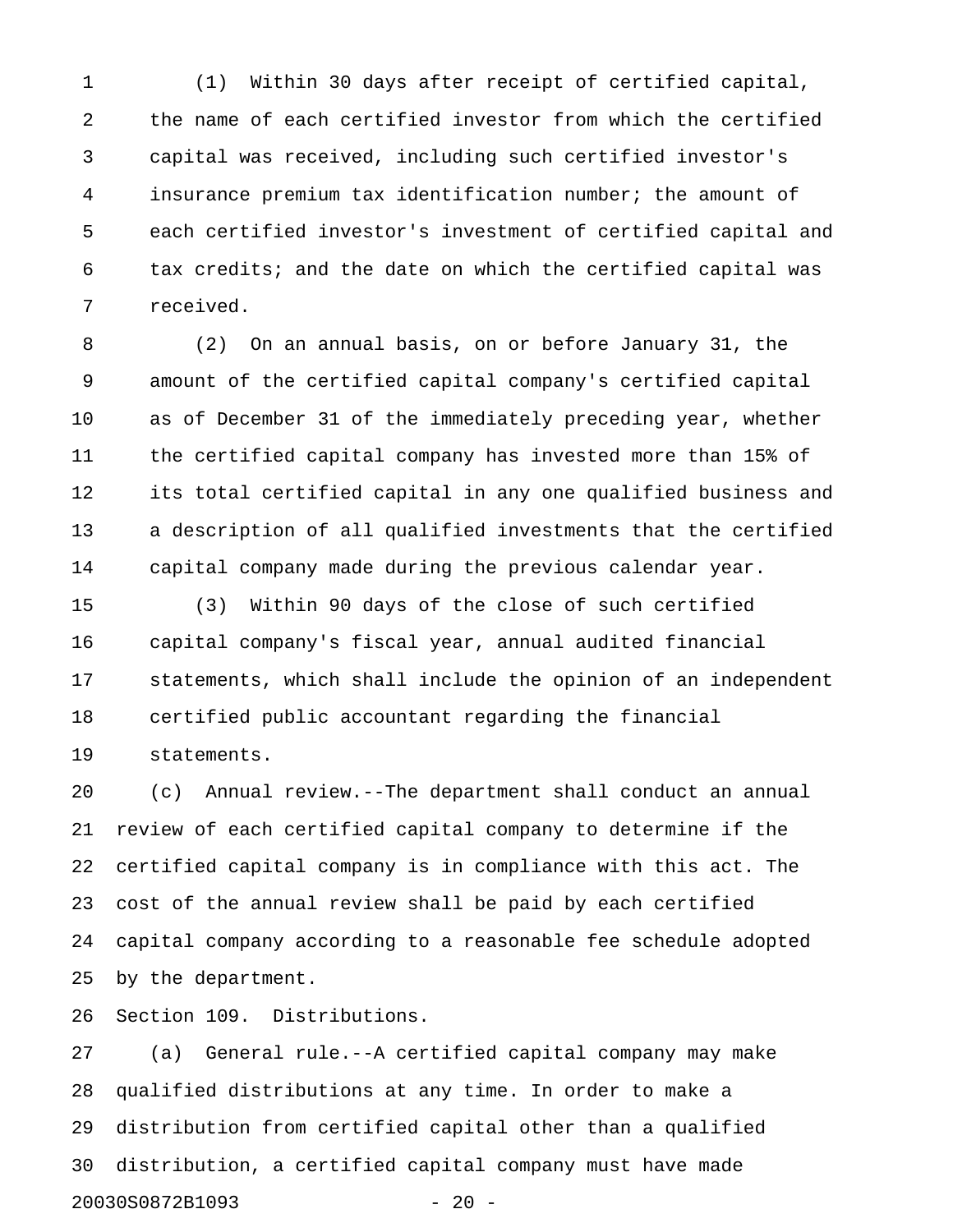1 qualified investments in an amount cumulatively equal to at 2 least 100% of its certified capital, with:

3 (1) at least 30% of such investments having been made in 4 qualified businesses that at the time of, or within 90 days 5 of the time of, investment are headquartered in counties 6 other than first class, second class or second class A; and

7 (2) at least 25% of such investments, regardless of 8 where the business is headquartered in this Commonwealth at 9 the time of investment, shall have been made in qualified 10 businesses that were early stage businesses at the time of 11 investment. A certified capital company may, however, make 12 payments of principal and interest on its indebtedness 13 without any restriction whatsoever, including payments of 14 indebtedness of the certified capital company on which 15 certified investors earned tax credits.

16 (b) Audit.--Any proposed distribution from a certified 17 capital company out of certified capital or profits earned 18 thereon to its certified investors or equity holders, other than 19 a qualified distribution or a payment of principal and interest 20 on its indebtedness, that will result in cumulative 21 distributions, excluding qualified distributions and payments of 22 principal and interest on its indebtedness, being in excess of 23 the certified capital company's initial capital available for 24 investment, plus any additional capital contributions to the 25 certified capital company may be audited by a nationally 26 recognized certified public accounting firm acceptable to the 27 department at the expense of the certified capital company if 28 the department directs such audit be conducted. The audit shall 29 determine whether aggregate cumulative distributions, including 30 the proposed distribution, but excluding qualified distributions 20030S0872B1093 - 21 -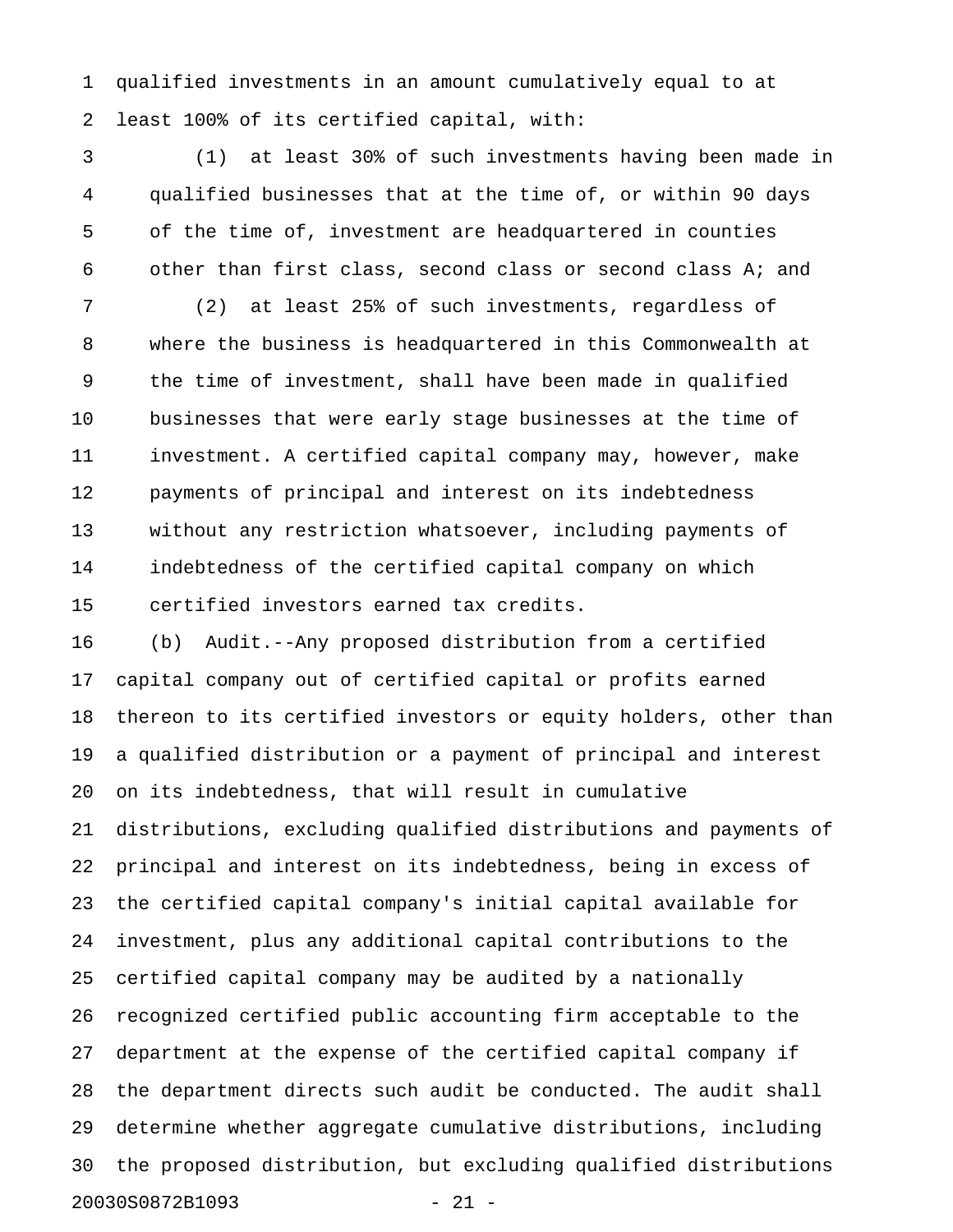1 and payments of principal and interest on its indebtedness, from 2 the certified capital company to all certified investors and 3 equity holders, will result in cumulative returns in excess of 4 the certified capital company's initial capital available for 5 investment and any additional capital contributions to the 6 certified capital company. If a proposed distribution results in 7 cumulative returns in excess of the certified capital company's 8 initial capital available for investment and any additional 9 capital contributions to the certified capital company, then the 10 certified capital company shall pay to the Commonwealth 10% of 11 such excess at the time such certified capital company makes the 12 proposed distribution up to a cumulative amount equal to the 13 certified capital company's certified capital.

14 Section 110. Decertification.

15 (a) General rule.--Any intentional misstatement of material 16 fact in a certified capital company's application for 17 certification or any material violation of section 107 or 109 18 shall be grounds for decertification of the certified capital 19 company subject to the notice and grace period provided for in 20 this subsection. If the department determines that a certified 21 capital company intentionally misstated a material fact in its 22 application for certification or materially violated the 23 requirements of section 107 or 109, then it shall inform the 24 officers of the certified capital company in writing that the 25 certified capital company may be subject to decertification in 26 120 days from the date of mailing of the notice unless the 27 deficiencies are corrected and the certified capital company is 28 again in compliance with all requirements for certification. 29 (b) Continued noncompliance.--At the end of the 120-day 30 grace period, if the certified capital company is still in 20030S0872B1093 - 22 -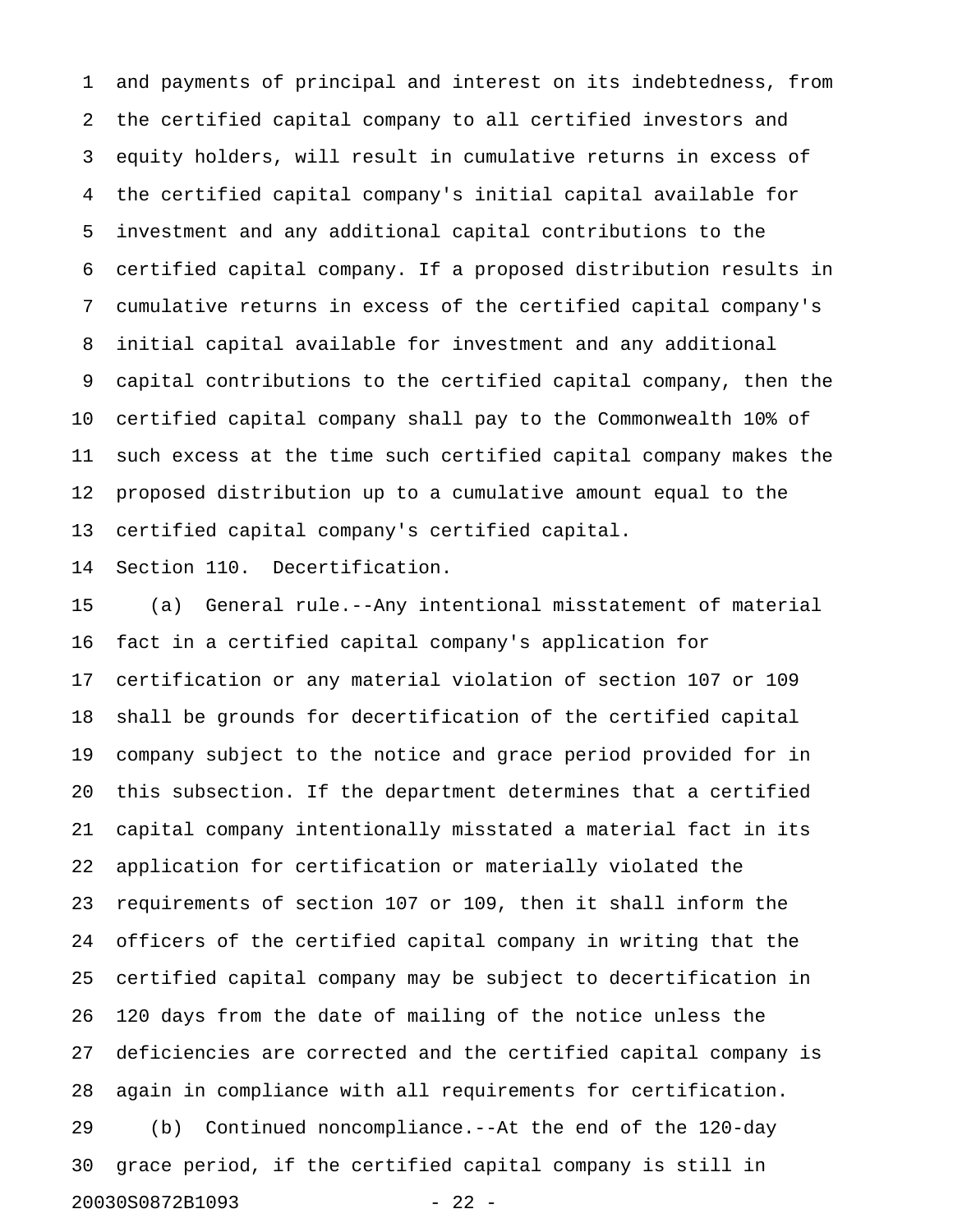1 material noncompliance with section 107 or 109, the department 2 may send a notice of decertification to the certified capital 3 company and to all other appropriate Commonwealth agencies.

4 (c) Effect of decertification.--Decertification of a 5 certified capital company may cause the recapture of tax credits 6 previously claimed and the forfeiture of future tax credits to 7 be claimed by certified investors with respect to such certified 8 capital company, as follows:

9 (1) Decertification of a certified capital company 10 within three years of its allocation date and prior to its 11 satisfaction of section 107(a)(1) shall cause the recapture 12 of all tax credits previously taken and the forfeiture of all 13 future tax credits to be taken by such certified capital 14 company's certified investors.

15 (2) When a certified capital company meets all 16 requirements for continued certification under section 17 107(a)(1) and subsequently fails to meet the requirements for 18 continued certification under the provisions of section 19 107(a)(2), the first three annual tax credits which have been 20 or will be taken by such certified capital company's 21 certified investors will not be subject to recapture or 22 forfeiture, except that all other tax credits that have been 23 or will be taken by such certified capital company's 24 certified investors shall be subject to recapture or 25 forfeiture.

26 (3) Once a certified capital company has met all 27 requirements for continued certification under section 28 107(a)(1) and (2) and is subsequently decertified, the first 29 five annual tax credits which have been or will be taken by 30 such certified capital company's certified investors will not 20030S0872B1093 - 23 -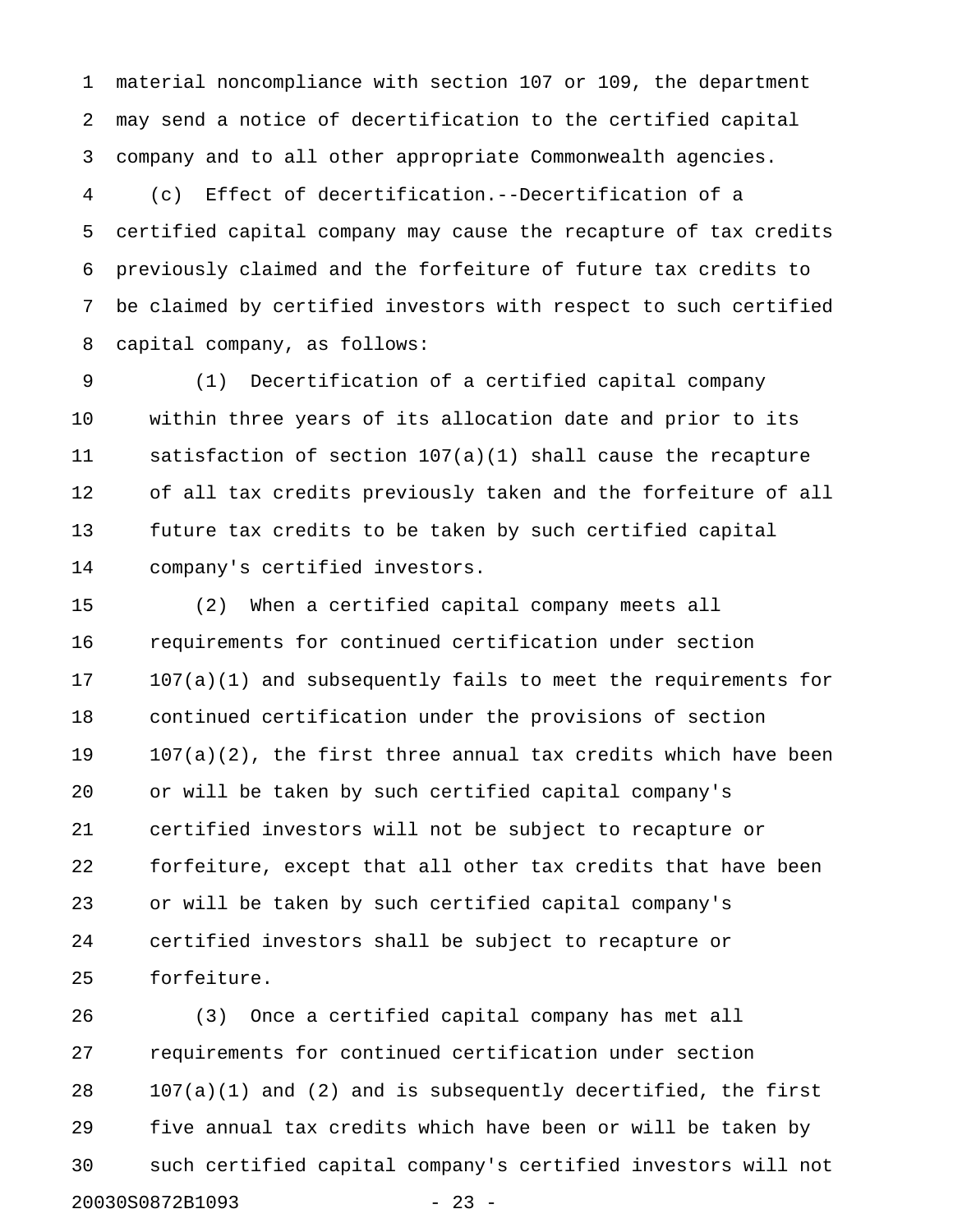1 be subject to recapture or forfeiture. Subsequent tax credits 2 to be taken by such certified capital company's certified 3 investors shall be subject to forfeiture only if the 4 certified capital company is decertified within five years 5 after its allocation date.

6 (4) Notwithstanding anything to the contrary in 7 paragraphs (1), (2) and (3), once a certified capital company 8 has invested an amount cumulatively equal to 100% of its 9 certified capital in qualified investments, all tax credits 10 which have been or will be taken by such certified capital 11 company's certified investors shall no longer be subject to 12 recapture or forfeiture.

13 (d) Written notice.--The department shall send written 14 notice to the address of each certified investor whose tax 15 credits have been subject to recapture or forfeiture at such 16 certified investor's address shown on such certified investor's 17 last premium tax filing.

18 (e) Waiver.--The department shall have the authority to 19 waive any recapture or forfeiture of tax credits if, after 20 considering all facts and circumstances, it determines that such 21 waiver will have the effect of furthering economic development 22 in this Commonwealth.

23 (f) End of regulation by department.--After a certified 24 capital company has invested an amount cumulatively equal to 25 100% of its certified capital in qualified investments, the 26 certified capital company shall no longer be subject to 27 regulation by the department except for the requirements of 28 section 109(b).

29 (g) Certification.--If a certified capital company certifies 30 to the department its good faith belief that it has complied 20030S0872B1093 - 24 -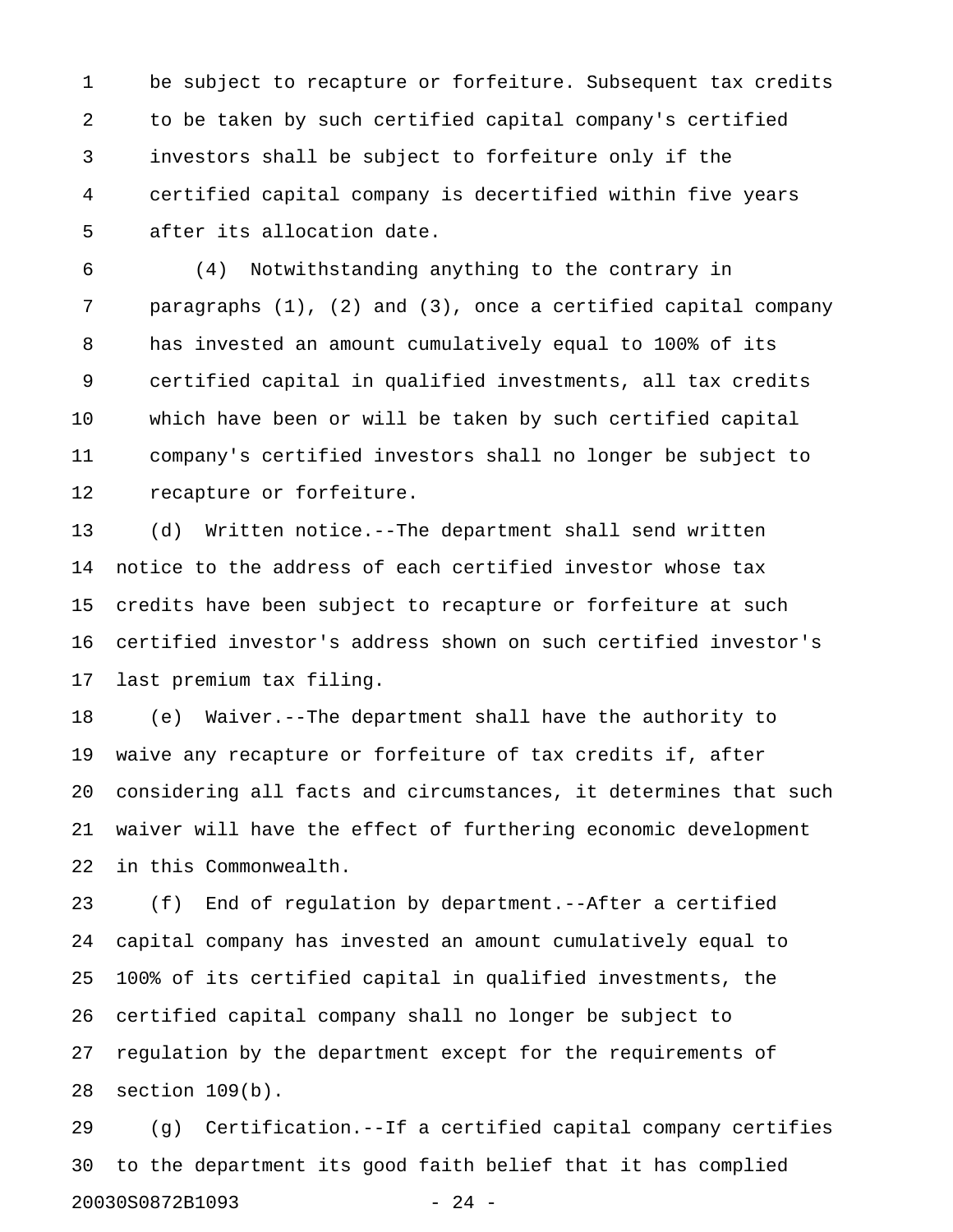1 with section 107(a)(2) or subsection (f), then the department 2 shall, within 60 days of receipt of such certification, conduct 3 a review of the qualified investments of the certified capital 4 company and shall certify in writing to the certified capital 5 company whether the certified capital company has complied with 6 the provisions of section  $107(a)(2)$  or subsection (f), as the 7 case may be. The certified capital company shall pay the costs 8 of the review according to a reasonable fee schedule adopted by 9 the department.

10 Section 111. Transferability.

11 The tax credit earned pursuant to this act may be transferred 12 or sold to any other person with State premium tax liability. 13 Any such transfer or sale shall not affect the time schedule for 14 taking the tax credit as provided in this act. Any tax credits 15 recaptured pursuant to section 110 shall be the liability of the 16 taxpayer that actually claimed the tax credits.

17 Section 112. Regulations.

18 The department shall establish guidelines and develop any 19 forms necessary to implement this act within 90 days of the 20 effective date of this act. The guidelines shall include 21 provisions to encourage persons to become a certified capital 22 company. The department shall publish notice in the Pennsylvania 23 Bulletin and in newspapers of general circulation information 24 regarding the process to become a certified capital company. The 25 guidelines shall provide that the department shall begin 26 accepting applications for certification as a certified capital 27 company not later than 180 days after the effective date of this 28 act. The guidelines shall also provide that the tax credit 29 allocation claim filing date shall be the first business day 30 which occurs 90 days after the date on which the department 20030S0872B1093 - 25 -